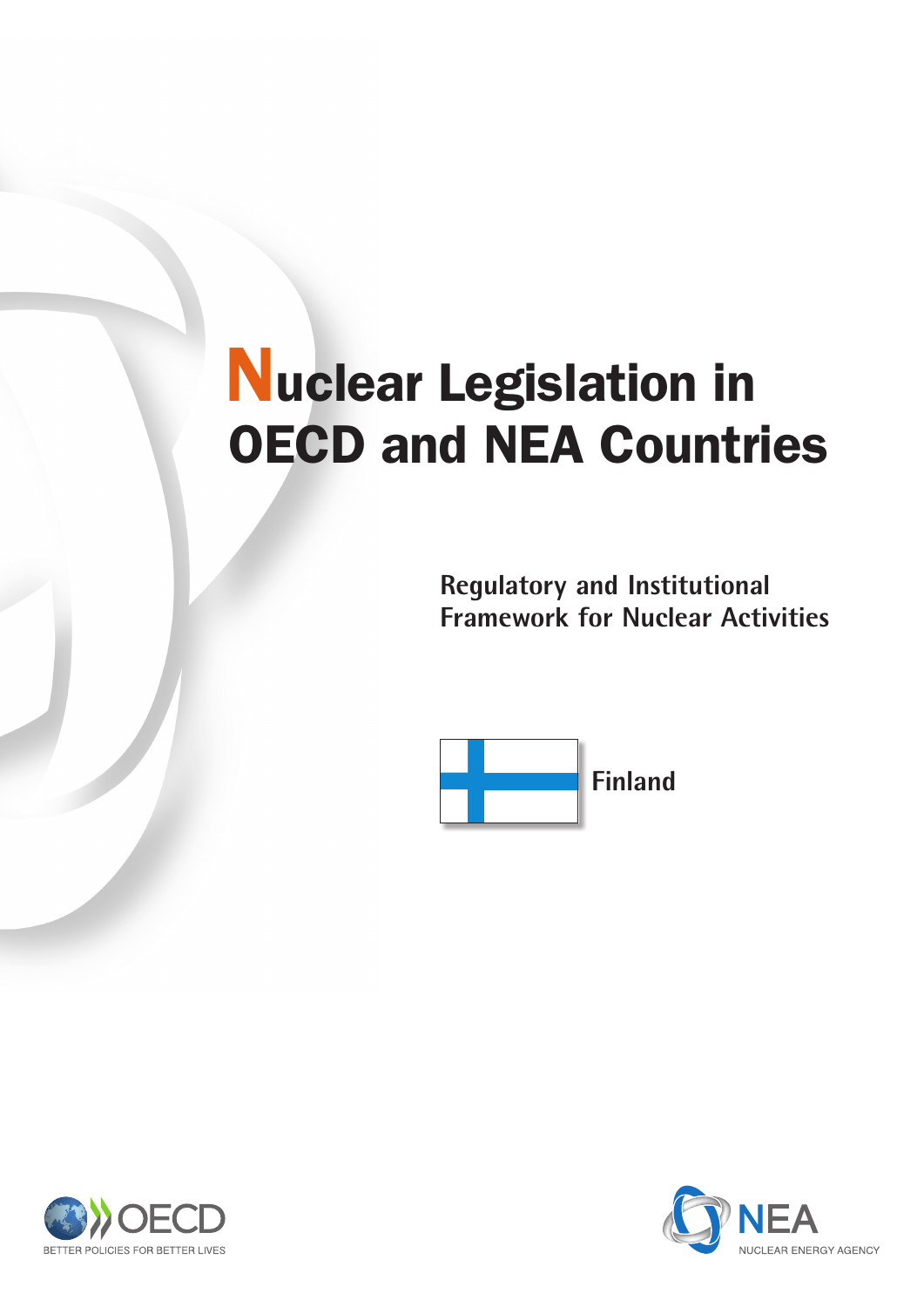# **Finland**

|    | 1. |               |                                                         |
|----|----|---------------|---------------------------------------------------------|
| 2. |    |               |                                                         |
| 3. |    |               |                                                         |
|    | 4. |               |                                                         |
|    |    | a)            |                                                         |
|    |    | b)            |                                                         |
|    | 5. |               |                                                         |
|    | 6. |               |                                                         |
|    | 7. |               |                                                         |
|    | 8. |               |                                                         |
|    | 9. |               |                                                         |
|    |    |               |                                                         |
|    |    |               |                                                         |
|    |    |               |                                                         |
|    | 1. |               |                                                         |
|    |    | a)            |                                                         |
|    |    | b)            |                                                         |
|    |    | $\mathcal{C}$ |                                                         |
|    |    | d)            |                                                         |
|    |    | e)            |                                                         |
|    | 2. |               |                                                         |
|    |    | a)            |                                                         |
|    |    | b)            |                                                         |
|    | 3. |               |                                                         |
|    |    | a)            | Finnish Radiation and Nuclear Safety Authority (STUK)19 |
|    |    | b)            |                                                         |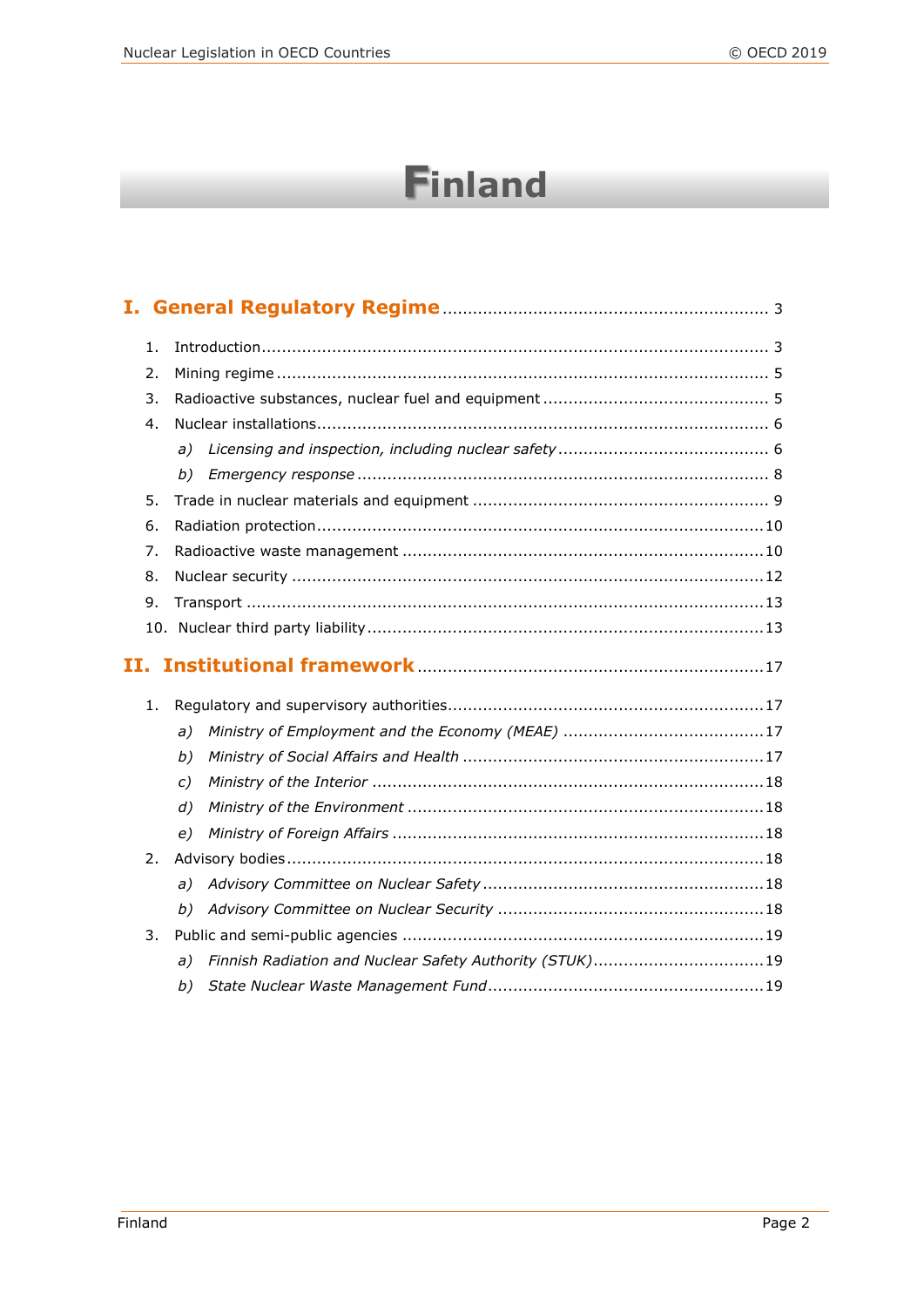## **I. General Regulatory Regime**

#### **1. Introduction**

Finland's nuclear activities are governed by three main legislative instruments, which are supplemented by various secondary instruments (decrees, ordinances, rules, etc.). The main acts are the:

- Nuclear Energy Act 1987 ("Nuclear Energy Act") (No. 990/1987, as last amended by Act No. 862/2018);
- Radiation Protection Act 2018 ("Radiation Protection Act") (No. 859/2018);
- Nuclear Liability Act 1972 ("Nuclear Liability Act") (No. 484/1972, as last amended by Acts Nos. 493/2005 and 581/2011).

In 1987, the Nuclear Energy Act replaced the Atomic Energy Act, which dated from the 1950s. The stated purposes of the 1987 Act are to ensure that the use of nuclear energy is safe and for the overall good of the society and the non-proliferation of nuclear weapons (Nuclear Energy Act, Section 1). The Nuclear Energy Act establishes general principles governing the regulation of the use of nuclear energy, the establishment of a licensing procedure and nuclear waste management. The Nuclear Energy Act was amended in 1994 to take into account Finland's accession to the European Union (EU) and the Euratom Treaty. The amendment entered into force on 1 January 1995, by Decree No. 1589/1994. Changes to the Finnish Nuclear Energy Decree of 1988 ("Nuclear Energy Decree") (No. 161/1988) were also required as a result of Finland's entry into the EU.

The new Radiation Protection Act, passed in 2018, replaced radiation protection legislation dating from 1991. The renewal of the legislation was based on Euratom Basic Safety Standards Directive.<sup>[1](#page-2-0)</sup> It aims to protect human health from the adverse effects of radiation.

The Nuclear Liability Act was amended in June 2005 (No. 493/2005) to implement Finland's obligations as a party to the Paris Convention on Third Party Liability in the Field of Nuclear Energy<sup>[2](#page-2-1)</sup> and the Brussels Convention Supplementary to the Paris Convention.<sup>[3](#page-2-2)</sup> The entry into force of this amendment has been on hold, pending the ratification and entry into force of the 2004 Protocols to Amend the Paris Convention<sup>[4](#page-2-3)</sup> and Brussels Convention.<sup>[5](#page-2-4)</sup> Meanwhile, in 2011, the Finnish Parliament

- <span id="page-2-0"></span>i<br>I 1. Council Directive 2013/56/Euratom of 5 December 2013 laying down basic safety standards for protection against the dangers arising from exposure to ionising radiation, and repealing Directives 89/618/Euratom, 90/641/Euratom, 96/29/Euratom, 97/43/Euratom and 2003/122/Euratom, *Official Journal of the European Union* (OJ) L 13 (17 Jan. 2014) (Euratom Basic Safety Standards).
- <span id="page-2-1"></span>2. Convention on Third Party Liability in the Field of Nuclear Energy, Concluded at Paris on 29 July 1960, as amended by the Additional Protocol of 28 January 1964 and by the Protocol of 16 November 1982, 1519 UNTS 329 ("Paris Convention").
- <span id="page-2-2"></span>3. Convention of 31 January 1963 Supplementary to the Convention on Third Party Liability in the Field of Nuclear Energy, Concluded at Paris on 29 July 1960, as amended by the Additional Protocol of 28 January 1964 and by the Protocol of 16 November 1982 (1963), 1041 UNTS 358 ("Brussels Supplementary Convention").
- <span id="page-2-3"></span>4. Protocol to Amend the Convention on Third Party Liability in the Field of Nuclear Energy of 29 July 1960, as amended by the Additional Protocol of 28 January 1964 and by the Protocol of 16<br>November 1982 (2004) (not vet in force), available at: www.oecdNovember 1982 (2004) (not yet in force), available at: [www.oecd](file://nasnea/groups/OLC/Legal%20Affairs%20Section%20Files/PUBLICATION%20PROGRAMME/Grand%20Orange/Countries/Finland/2018/www.oecd-nea.org/law/paris_convention.pdf)[nea.org/law/paris\\_convention.pdf](file://nasnea/groups/OLC/Legal%20Affairs%20Section%20Files/PUBLICATION%20PROGRAMME/Grand%20Orange/Countries/Finland/2018/www.oecd-nea.org/law/paris_convention.pdf) ("2004 Paris Protocol").
- <span id="page-2-4"></span>5. Protocol to Amend the Convention of 31 January 1963 Supplementary to the Paris Convention of 29 July 1960 on Third Party Liability in the Field of Nuclear Energy, as amended by the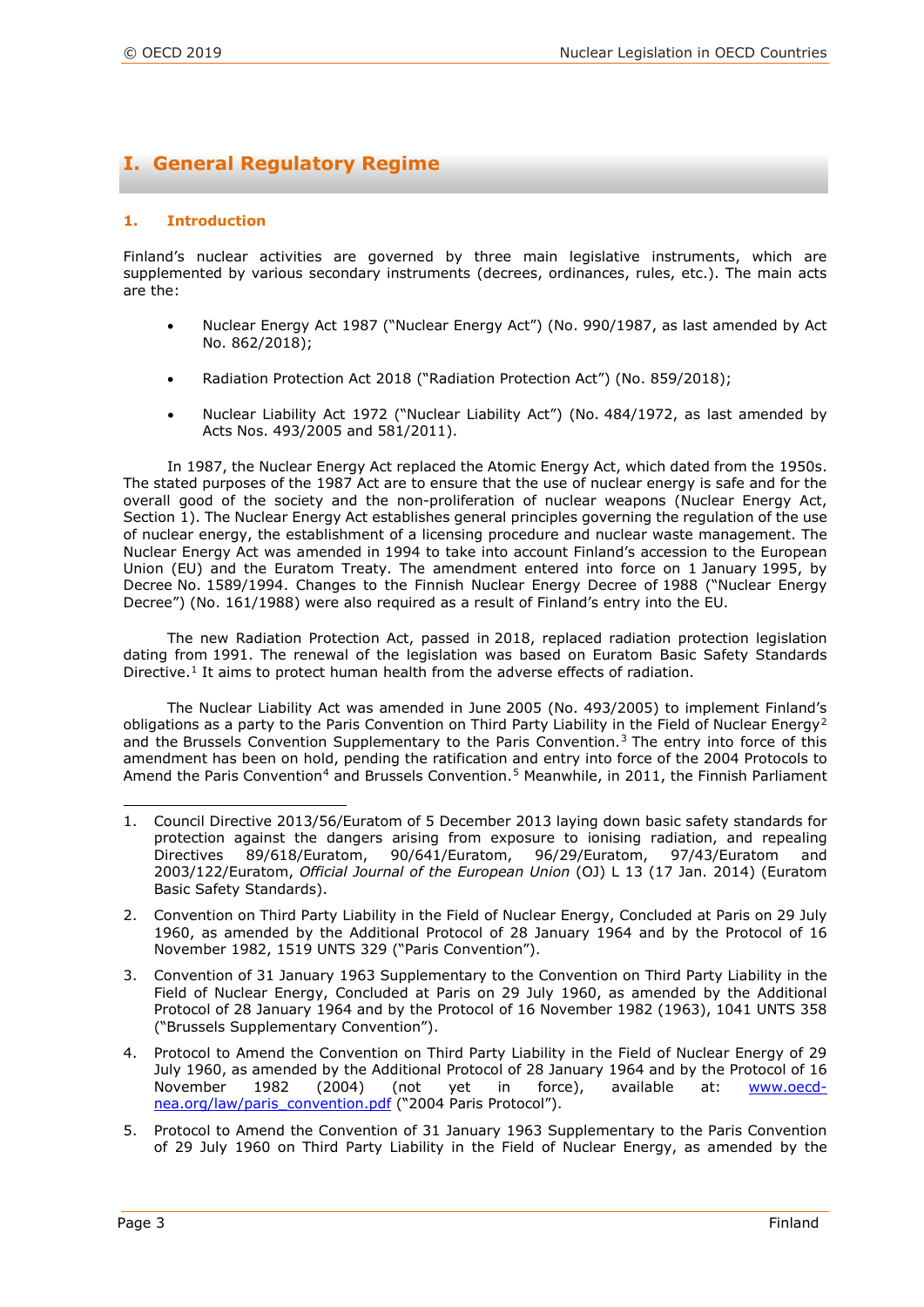approved another amendment (No. 581/2011) to the Nuclear Liability Act, by which some of the obligations following the 2004 Protocols were implemented. The amendment came into force on 1 January 2012 and will be repealed when the 2005 amendment enters into force.

These acts and related legislation will be discussed in more detail under the various headings that follow.

There are currently four nuclear power reactors in Finland generating approximately 22 300 GWh(e). Two of them, situated in Olkiluoto, are operated by Teollisuuden Voima Oyj (TVO)<sup>[6](#page-3-0)</sup> and the other two, situated in Loviisa, are operated by Fortum Power and Heat Oy.<sup>[7](#page-3-1)</sup>

A fifth power reactor is currently under construction at the Olkiluoto plant and is expected to have a net capacity of 1 600 MWe, making it the most powerful nuclear installation in Finland. The construction of this EPR commenced in 2005, after the Council of State ("Government") granted the construction licence. The unit was granted an operating licence in March 2019 and the unit is expected to be connected to the grid in 2020.

A sixth power reactor is currently in the planning stages. In 2009, Fennovoima Oy<sup>[8](#page-3-2)</sup> filed an application to the Government for a Decision-in-Principle on the building of a nuclear power plant (NPP). The Decision-in-Principle was ratified by the Parliament in July 2010. In March 2014, Fennovoima Oy submitted an application to supplement the Government's Decision-in-Principle and the amendment to the Decision-in-Principle was ratified by the Parliament in December 2014. Fennovoima Oy also submitted an application for a construction licence in June 2015 and it is currently under review. The NPP is planned to be constructed in Hanhikivi, in the Pyhäjoki community, and it is expected to have a net capacity of 1 200 MWe. The construction of this AES-2006 reactor type is expected to commence in 2021, should the Government grant the construction licence. The unit is expected to be connected to the grid in 2028

In addition, there is a 250kW Triga Mark II research reactor (FiR 1) operated by the Technical Research Centre of Finland (VTT Oy). The reactor is currently in extended shutdown and VTT Oy has applied for a licence for the decommissioning of the reactor.

The NPP utilities, TVO Oyj, Fortum Power and Heat Oy, have chosen to dispose of their spent fuel in a deep geological repository in Finland. At the end of 1999**,** Posiva Oy,[9](#page-3-3) which is responsible for the disposal of spent nuclear fuel, filed an application to the Government for a Decision-in-Principle on the construction of a final disposal facility. The Decision-in-Principle on siting the spent fuel disposal facility at Olkiluoto was approved by the Parliament in May 2001. This decision was expanded to also cover the spent fuel from the fifth reactor unit by another Decision-in-Principle approved in May 2002.

The excavation work for the deep underground rock characterisation and research facility (ONKALO) started in September 2004. The target repository depth of 400-450 metres has now been reached and construction work is almost completed. ONKALO will be included as a part of the final

Additional Protocol of 28 January 1964 and by the Protocol of 16 November 1982 (2004) (not yet in force), available at: www.oecd-nea.org/law/brussels supplementary convention.pdf ("2004 Brussels Protocol").

- <span id="page-3-0"></span>6. TVO is a private company mainly owned by other private companies.
- <span id="page-3-1"></span>7. Fortum Power and Heat Oy are wholly owned by Fortum Oyj. The majority shareholder of Fortum Oyj is the state. Its activities cover the generation, distribution and sale of electricity and heat, the operation and maintenance of power plants, as well as energy-related services.
- <span id="page-3-2"></span>8. Fennovoima Oy is owned by Voimaosakeyhtiö SF and RAOS Voima Oy. Voimaosakeyhtiö SF includes industrial and trading companies as well as local energy utilities which are mainly owned by municipalities. RAOS Voima Oy is a subsidiary of JSC Rusatom Overseas.
- <span id="page-3-3"></span>9. Posiva Oy is owned by TVO Oyj (60%) and by Fortum Power and Heat Oy (40%).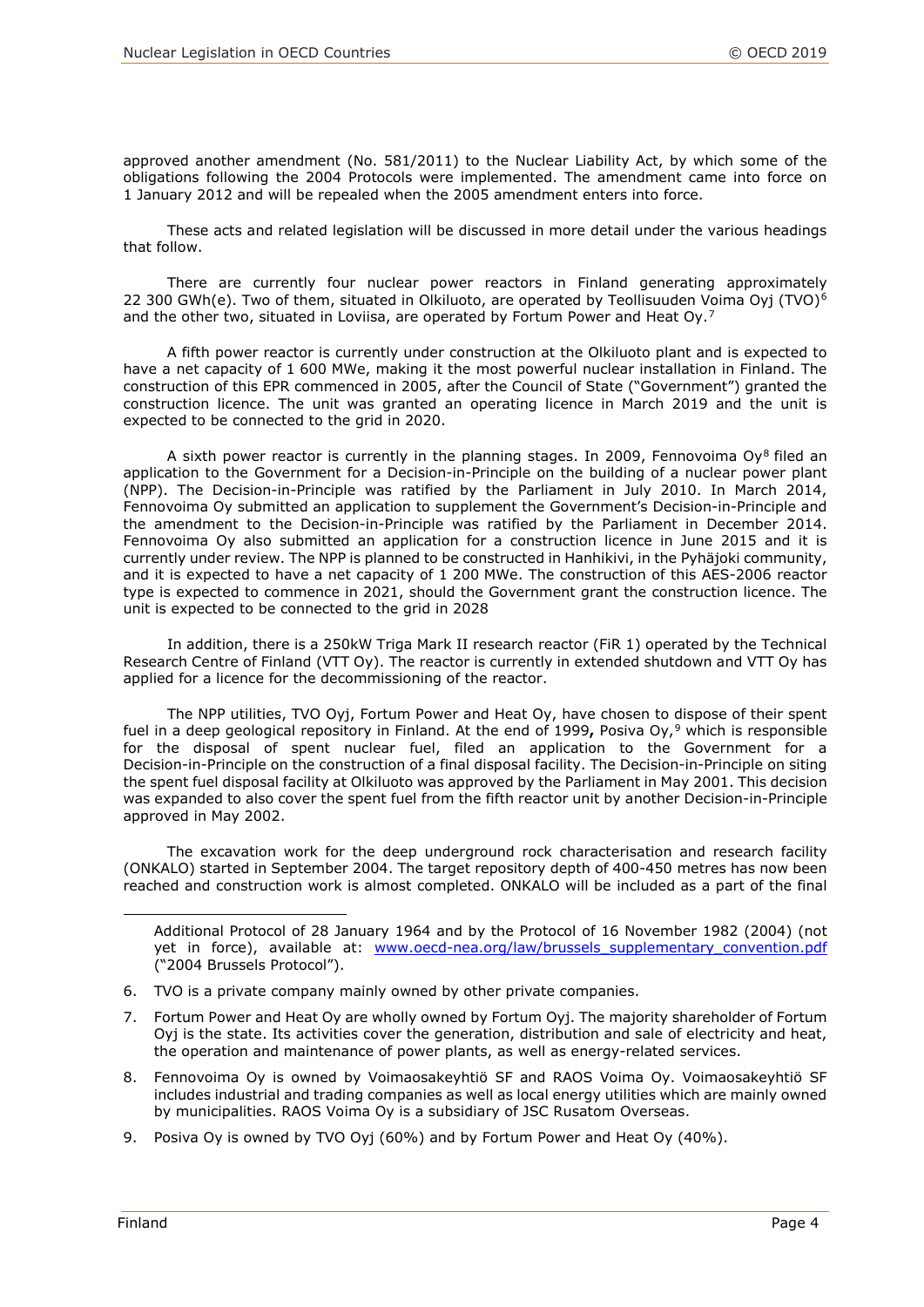disposal facility. Posiva Oy submitted an application for the construction licence in December 2012. The licence was approved by the Government in November 2015, which made Posiva the first construction licence holder in the world for an encapsulation and final disposal facility. Posiva started the construction of the encapsulation facility in 2019.

#### **2. Mining regime**

All mining activities in Finland are regulated by the Mining Act (No. 621/2011).

The Nuclear Energy Act provides that a mining or enrichment operation aimed at producing uranium or thorium is a "use of nuclear energy" for the purposes of the Nuclear Energy Act (Nuclear Energy Act, Section 3). Since the use of nuclear energy is prohibited without a licence (Nuclear Energy Act, Section 8), any person wishing to engage in mining operations of this kind must obtain a licence to do so from the Government (Nuclear Energy Act, Section 16). Under the Nuclear Energy Act as amended by Act 1420/1994, this kind of licence may be granted to Finnish citizens, corporations or foundations, as well as to natural persons, entities or authorities residing within the member states of the EU.

There are no mining operations aimed at producing uranium or thorium in Finland at the moment. Talvivaara Sotkamo  $Oy^{10}$  $Oy^{10}$  $Oy^{10}$  applied to the Finnish Government for a licence to extract uranium as a by-product at its Talvivaara nickel and zinc mine in Sotkamo, eastern Finland. In May 2012, the Finnish Government granted a licence to Talvivaara Sotkamo Oy under the Nuclear Energy Act. However, the Supreme Administrative Court revoked this decision in December 2013 and remanded it for reconsideration by the Government. Talvivaara Sotkamo Oy went bankrupt in 2014 after severe environmental issues were found at the site and the business was bought by a new company, Terrafame Oy,<sup>[11](#page-4-1)</sup> in 2015. In 2017, Terrafame announced that it could start extracting the uranium from the ore produced. It submitted the application to the Government in October 2017, in accordance with Nuclear Energy Act. The annual production was stated to be 150-250 tons of uranium (yellow cake). The Government will review the application by the end of 2019.

#### **3. Radioactive substances, nuclear fuel and equipment**

The Radiation Protection Act regulates the use of radiation, current radiation exposure and radiation risks. Any use of radiation requires a licence unless the activity in question is exempted from this requirement (Radiation Protection Act, Section 48). Any "use" of nuclear energy, as defined by the Nuclear Energy Act, is regulated and licensed under the Nuclear Energy Act, but the general principles of radiation protection and the Radiation Protection Act's specific rules to protect workers apply to the use of nuclear energy (Nuclear Energy Act, Section 2 a).

The Nuclear Energy Act prohibits any use of nuclear energy without a licence (Nuclear Energy Act, Section 8). Among the activities defined by the act as "uses of nuclear energy" are the possession, manufacture, production, transfer, handling, use and storage of nuclear materials (Section 2). The Nuclear Energy Act (Nuclear Energy Act, Section 3) and the Nuclear Energy Decree (Nuclear Energy Decree, Section 1) define "nuclear materials" in the same terms as Article XX of the Statute of the International Atomic Energy Agency (IAEA).<sup>[12](#page-4-2)</sup> Nuclear materials thus include uranium, thorium, as well as any substance containing any such materials (including fresh and spent nuclear fuel).

The Nuclear Energy Act also defines the "use" of nuclear energy as any possession or transfer of non-nuclear material, devices or equipment that are related to the production of nuclear energy

<span id="page-4-0"></span><sup>10.</sup> Talvivaara Sotkamo Oy was owned by Talvivaara Kaivososakeyhtiö Oyj and Outokumpu Oy.

<span id="page-4-1"></span><sup>11.</sup> Terrafame Oy is 71% owned by the Finnish Government through Suomen Malminjalostus Oy and the rest is owned by the industry.

<span id="page-4-2"></span><sup>12.</sup> IAEA Statute (1956), entered into force 29 July 1957, as last amended on 28 December 1989, available at: [www.iaea.org/sites/default/files/statute.pdf.](http://www.iaea.org/sites/default/files/statute.pdf)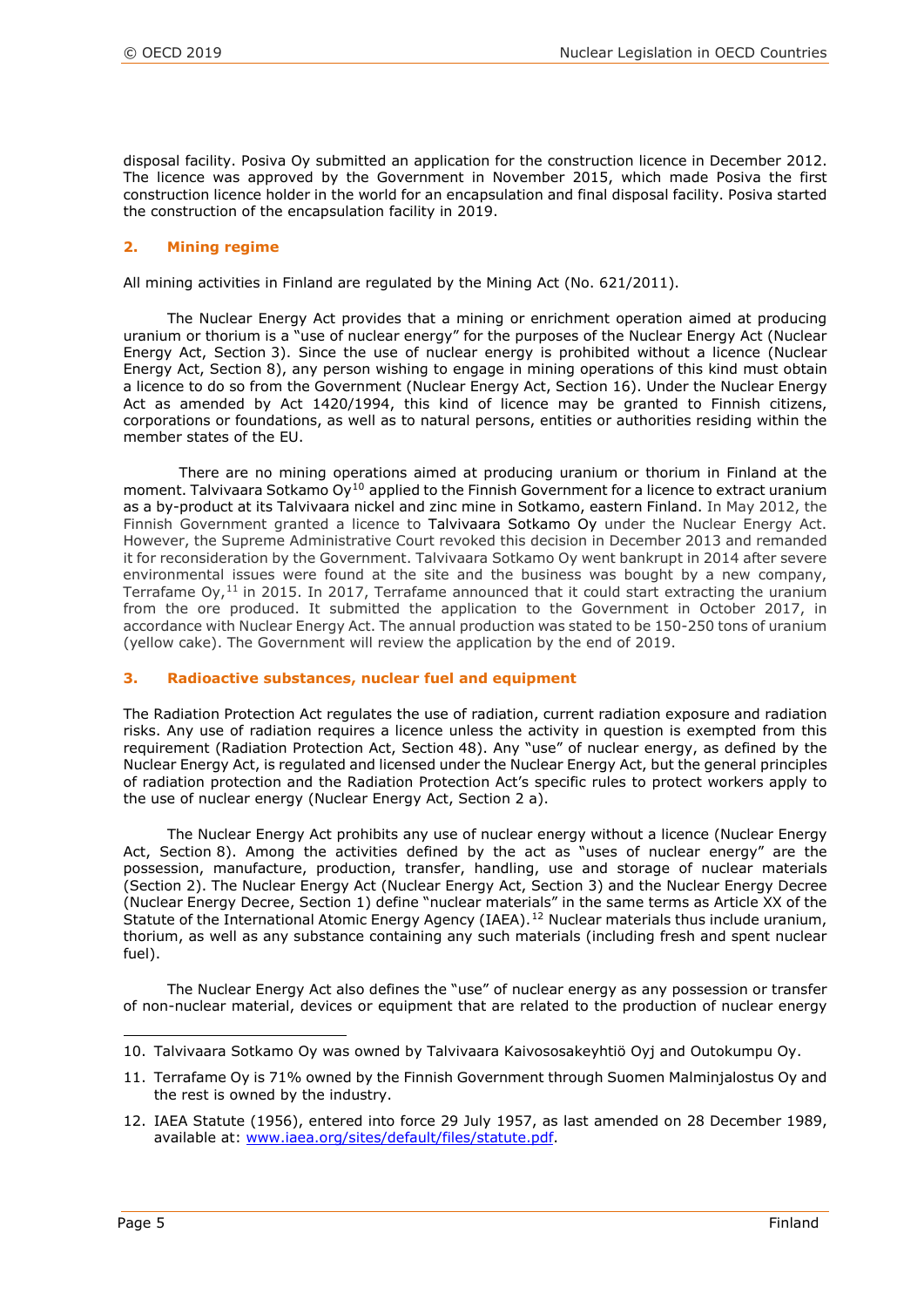and therefore related to the proliferation of nuclear weapons. These activities also require a licence. The Nuclear Energy Decree defines a list of these materials, devices and equipment (Nuclear Energy Decree, Section 8). This list is compatible with the Trigger List in the Annex to IAEA INFCIRC/254/Rev.2/Part 1.[13](#page-5-0)

Licences for the uses of nuclear energy described above are granted by the Finnish Radiation and Nuclear Safety Authority (*Säteilyturvakeskus*, "STUK") (Nuclear Energy Act, Section 16). With few exceptions, such licences can be granted only to persons or entities residing within the EU (Nuclear Energy Act, Section 17). The principal criteria for the granting of a licence includes: adequate arrangements for the health and safety of the workforce to be involved in the activity and also for the protection of the public and the environment; adequate arrangements for the management of any nuclear waste produced; adequate arrangements to ensure that STUK has the possibility of monitoring the manufacture of fuel elements, including those manufactured abroad; and sufficient expertise and appropriate financial resources on the part of the applicant (Nuclear Energy Act, Section 21). The licence, if granted, is for a fixed term and may be made subject to conditions (Nuclear Energy Act, Sections 24 and 25). In certain circumstances, the licence may be revoked (Nuclear Energy Act, Section 26). The Nuclear Energy Act establishes criminal offences, in particular for the unauthorised use of nuclear energy (Nuclear Energy Act, Section 69). The offences are punishable by fines and terms of imprisonment of up to the maximum term provided in the Criminal Code, with the exception of a life sentence.

#### **4. Nuclear installations**

#### *a) Licensing and inspection, including nuclear safety*

The Nuclear Energy Act provides that the construction, operation and decommissioning of nuclear facilities is prohibited without a licence. Licences may only be granted to natural persons, entities and authorities subject to the jurisdiction of an EU member state (Nuclear Energy Act, Section 17). Permission to construct a nuclear facility with a thermal power capacity of more than 50 megawatts requires the Decision-in-Principle of the Government. The Government's decision must be based on whether the project is consistent with "the overall good of society" (Nuclear Energy Act, Section 11). If this approval is obtained, the Government's decision is then submitted to the Finnish Parliament, which may either accept or reject (but may not modify) this decision (Nuclear Energy Act, Section 15).

Before the Government makes a Decision-in-Principle on the merits, a lengthy and wideranging consultation procedure must be followed, which includes an assessment in accordance with the Act on Environmental Impact Assessment ("EIA Act") (No. 252/2017, amended by Acts 126/2019 and 768/2019). The Decision-in-Principle process starts with an EIA procedure according to the EIA Act. In this procedure, the applicant must submit an EIA programme to the Ministry Economic Affairs and Employment (MAEA), which must have a public consultation that includes the neighbouring municipalities (EIA Act, Section 17). After the consultation, the MEAE takes all the statements and opinions into consideration and gives a statement about the programme (EIA Act, Section 18) that is followed by the EIA report submitted by the applicant (EIA Act, Section 19). Also this report must undergo the same consultation procedure as described before. This is followed by the MEAE's "reasoned conclusion by the competent authority" about the EIA report. In both cases, also other types of participation can be organised (EIA Act, Section 21).

After the conclusion of the EIA procedure and receiving the application for the Decision-in-Principle, the MAEA must obtain a preliminary safety assessment on the proposed decision from STUK, a statement from the Ministry of the Environment, and a statement from the municipal council responsible for the area proposed as a site for the facility. Further statements must also be obtained from neighbouring municipal councils (Nuclear Energy Act, Sections 12 and 13). In addition, the applicant for the Decision-in-Principle must provide information to the public, in the form of a publication approved by the MEAE, concerning the safety and environmental aspects of the

<span id="page-5-0"></span>i<br>I 13. IAEA (1995), "Guidelines for Nuclear Transfers", IAEA Doc. INFCIRC/254/Rev.2/Part 1.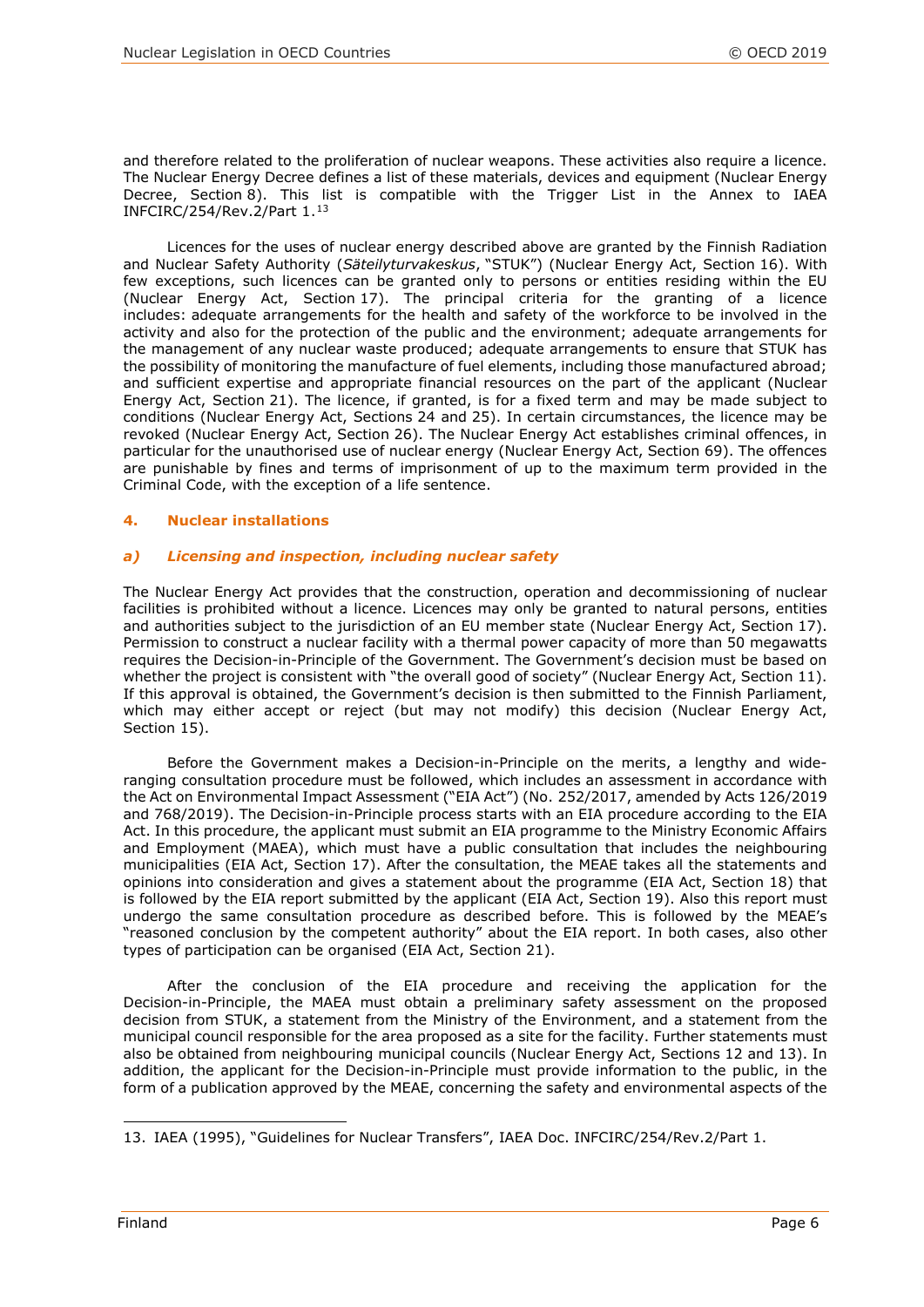proposed facility. The MEAE is responsible for organising public hearings to enable residents and local authorities to make their opinions known (Nuclear Energy Act, Section 13). The substance of any submissions made by the public or by local authorities during this process, whether orally or in writing, must be transmitted by the MAEA to the Government (Nuclear Energy Act, Section 13).

The Nuclear Energy Decree adds further requirements to the consultation process. The MEAE must consult the Ministry of the Interior; the Ministry of Defence; the concerned Regional State Administrative Agency; the Regional Centre for Economic Development, Transport and the Environment; and the Association of Finnish Local and Regional Authorities. STUK must include a statement from the Advisory Committee on Nuclear Energy in its preliminary safety assessment (Nuclear Energy Decree, Section 25). In addition, the MEAE must submit to the Government a review that specifically addresses nuclear waste management issues such as methods proposed, safety and environmental aspects, costs and suitability to the Finnish situation (Nuclear Energy Decree, Section 26).

Once all the information and comments required by the Nuclear Energy Act and the abovementioned Decree have been collected and submitted to the Government, it may proceed to make its decision on the application. The Nuclear Energy Act provides that the Government must reject the proposal if the municipal council responsible for the proposed site opposes it. The Government itself can or may reject the application if, on the basis of STUK's preliminary safety assessment or otherwise, it deems that the installation cannot be established in a safe manner (Nuclear Energy Act, Section 14). If neither of these adverse conditions apply, the Government will then proceed to consider the issue from the perspective of the overall good of society, paying particular attention to the country's energy needs, the suitability of the intended site, the environmental impact of the facility and the methods proposed for managing the spent nuclear fuel and other nuclear waste (Nuclear Energy Act, Section 14). The Decision-in-Principle is subject to conditions to ensure that the general principles on which the Nuclear Energy Act is based (for example: safety, management of nuclear waste and implementation of Finland's international obligations) are reflected in practice (Nuclear Energy Act, Section 14(a)).

If the Government's decision is positive, it must then be submitted to the Parliament, which may either confirm or reject the decision (Nuclear Energy Act, Section 15). The applicant may not initiate any significant measures relating to the construction of the facility in anticipation of the Parliament's decision (Nuclear Energy Act, Section 15). Once Parliamentary approval is given, the grant of the construction licence is still contingent upon a number of detailed criteria relating to public safety, workforce protection, environmental protection, town planning and building requirements, nuclear waste management and final decommissioning plans, technical expertise and adequate financial resources (Nuclear Energy Act, Section 19). If an applicant satisfies all these requirements, a construction licence for the proposed facility may then be granted by the Government (Nuclear Energy Act, Sections 16, 18 and 19).

Once the construction of the facility is satisfactorily completed, a separate licence is needed for its operation. This licence is also granted by the Government (Nuclear Energy Act, Section 16) after further examination of the criteria mentioned above (such as safety, environmental protection and waste management) (Nuclear Energy Act, Section 20). Start-up of operation of the facility depends not only on this licence being granted by the Government, but also upon the approval of the MEAE and STUK. The MEAE must be satisfied that the financial security requirements of the Nuclear Energy Act relating to waste management have been met, and STUK must be satisfied that the facility meets prescribed safety, physical protection, emergency planning and non-proliferation requirements, and that the operator has the prescribed financial guarantees to cover the possibility of nuclear damage caused by the facility (Nuclear Energy Act, Section 20). For further information on waste management requirements and financial guarantees for nuclear damage, see *infra* Section 7 "Radioactive waste management" and Section 10 "Nuclear third party liability" respectively.

Operating licences are granted for a fixed term (Nuclear Energy Act, Section 24). The licence is subject to conditions to ensure that the general principles on which the Nuclear Energy Act is based (for example: safety, management of nuclear waste and implementation of Finland's international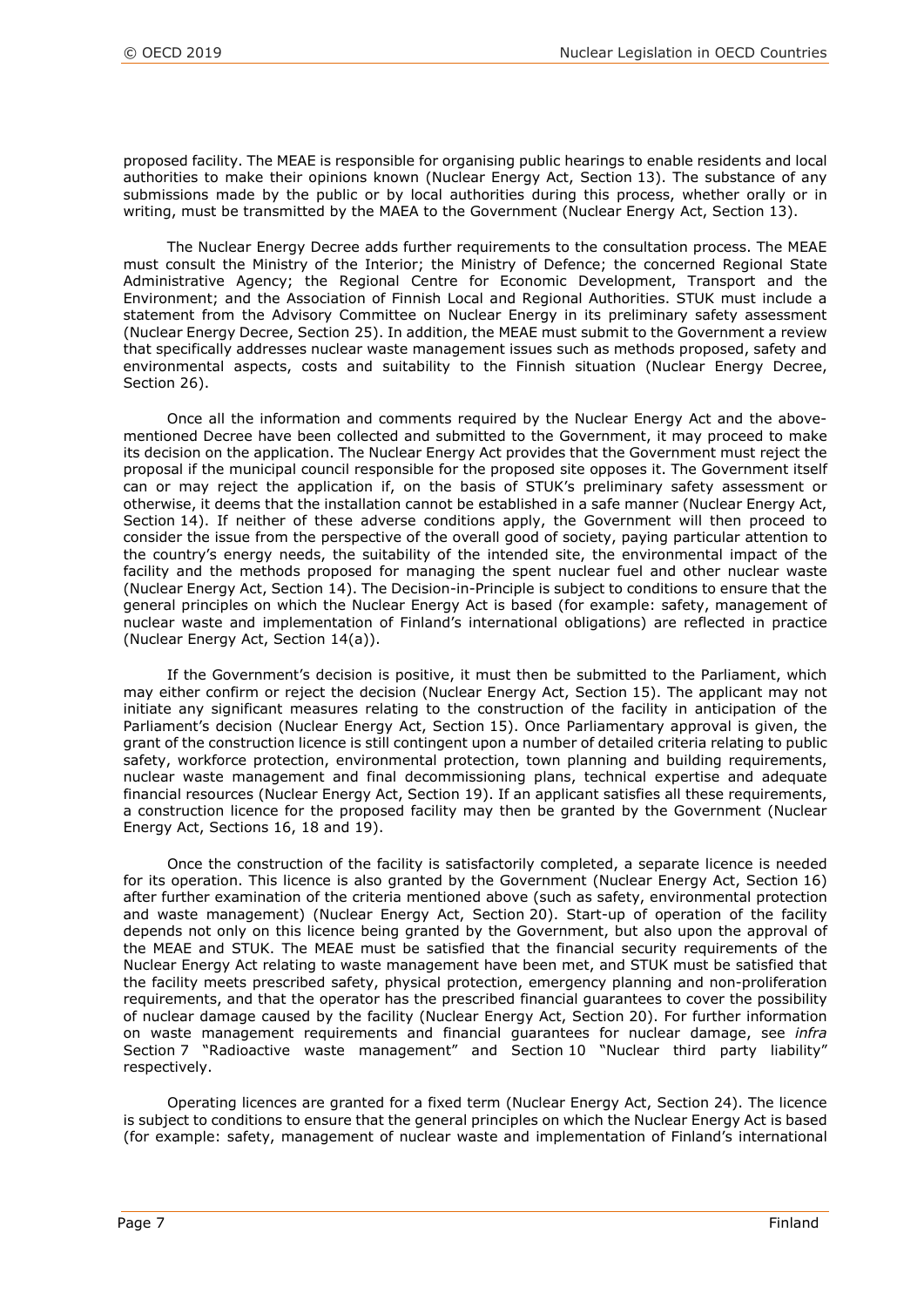obligations) are reflected in practice (Nuclear Energy Act, Section 25). The licence's conditions may be changed during its period of validity by the Government (Nuclear Energy Act, Section 25). A licence may also be revoked altogether if the licensee seriously undermines any of the Nuclear Energy Act's basic principles by, for example, failing to comply with licence conditions or contravening certain key provisions of the Nuclear Liability Act (Nuclear Energy Act, Section 26). The licence may also be revoked if the licensee dies, loses legal capacity, becomes bankrupt or ceases to operate the facility for any other reason (Nuclear Energy Act, Section 26).

The licence requirements of the Nuclear Energy Act are reinforced by provisions for criminal offences. The basic offence, namely the use of nuclear energy without the required licence, is punishable by fines and terms of imprisonment of up to the maximum term provided in the Criminal Code of Finland, with the exception of a life sentence (Nuclear Energy Act, Section 69). Other offences refer to the infringement of particular provisions of the Nuclear Energy Act, failure to observe licence conditions, failure to comply with safety, physical protection or emergency planning requirements, or interference with equipment installed by STUK to supervise and monitor nuclear power facilities as specified (Nuclear Energy Act, Section 69).

The Nuclear Energy Act makes STUK the authority responsible for the supervision of nuclear energy activities and the enforcement of licensees' obligations (Nuclear Energy Act, Section 63). STUK is given the power to:

- search and enter the facilities;
- access records;
- take samples and install monitoring devices;
- require the operator to submit reports; and
- give directions about the method of production of fuel or of the manufacture of equipment to be used in the nuclear activity in question.

These powers are also extended to any international inspector carrying out functions under Finland's international agreements if the inspector is approved by the Finnish Government and accompanied by a representative from STUK (Nuclear Energy Act, Section 63).

STUK can also direct the licensee to make changes to the physical structure of a nuclear facility and to operating practices and procedures (Nuclear Energy Act, Sections 64 and 65). Such instructions may be enforced by fines or by suspension or limitation of the operation in question (Nuclear Energy Act, Sections 66 and 67).

A police authority may provide assistance in supervising compliance with the Nuclear Energy Act. The police authority may also perform house searches and person inspections in order to find nuclear materials that have been handled in violation of the Nuclear Energy Act. They also have the authority to confiscate these materials if requested to do so by either the MEAE or STUK (Nuclear Energy Act, Section 68).

Finland is a party to the 1994 Convention on Nuclear Safety,  $14$  which it ratified on 22 January 1996.

#### *b) Emergency response*

The Nuclear Energy Act states that a prerequisite for any use of nuclear energy is that there be sufficient emergency planning (Nuclear Energy Act, Section 7). "Emergency response arrangements"

<span id="page-7-0"></span><sup>14.</sup> Convention on Nuclear Safety (1994), IAEA Doc. INFCIRC/449, 1963 UNTS 293, entered into force 24 October 1996 (CNS).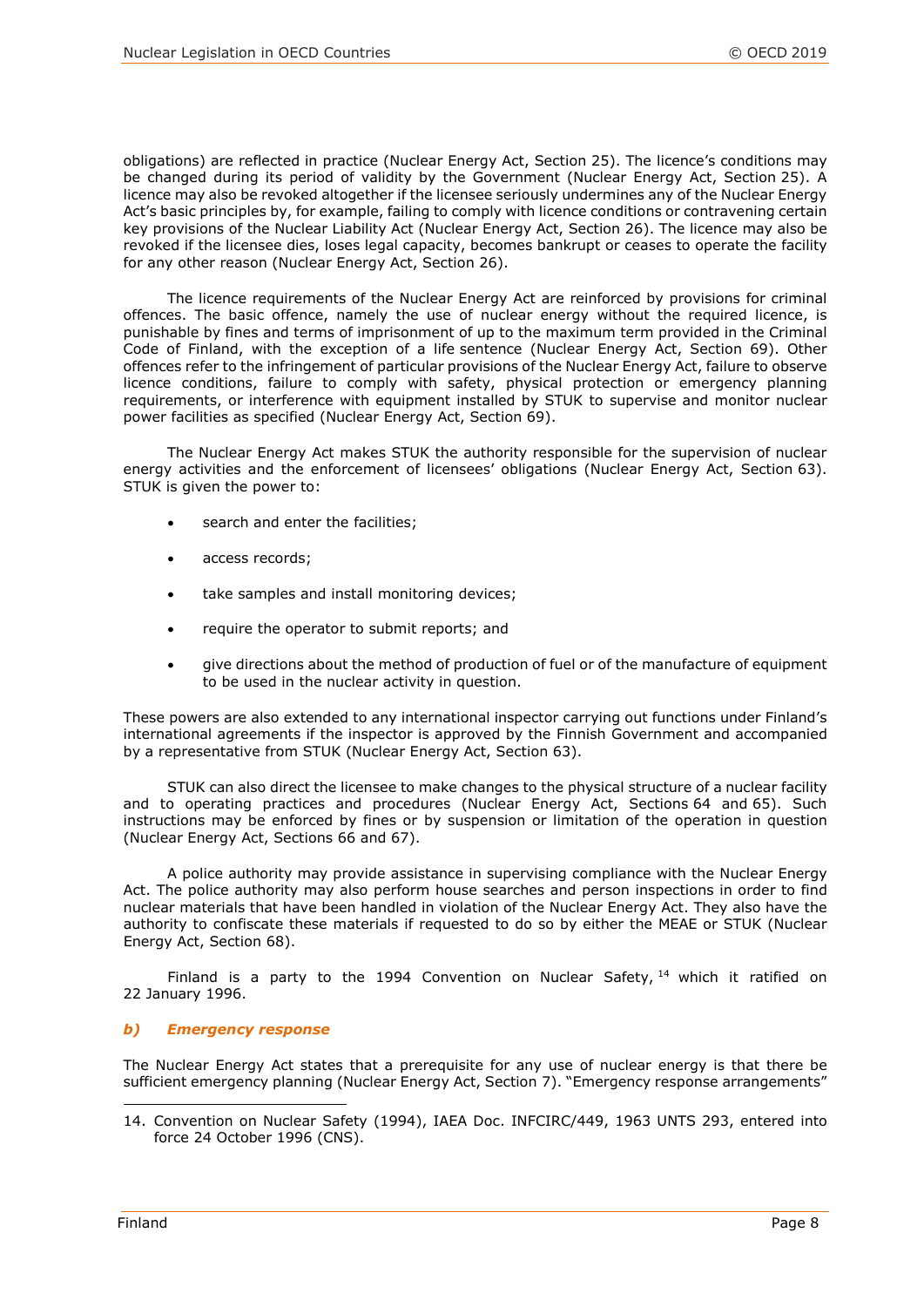is defined to mean, in relation to a nuclear facility, advance preparation for accidents or events impairing safety at the nuclear facility or in its site area or other places or vehicles where nuclear energy is used (Nuclear Energy Act, Section 3). Although emergency planning is an obligation imposed on the licensee by means of the application process and the licence conditions when granted, STUK is responsible for supervising and co-ordinating emergency planning measures (Nuclear Energy Act, Section 55). In order to enable it to carry out this and other functions, STUK is empowered to participate in the licensing process, impose and supervise licence conditions, issue and enforce regulations, provide expert advice and carry out research and development work (Nuclear Energy Act, Section 55). STUK is also empowered to issue general safety regulations about emergency planning (Nuclear Energy Act, Section 7(q)). The General Rules for Contingency Plans at Nuclear Power Plants set out in detail the measures to be taken by operators to contain nuclear damage in the event of an incident.

Finland is a party to both the 1986 Convention on Early Notification of a Nuclear Accident<sup>[15](#page-8-0)</sup> and the 1986 Convention on Assistance in the Case of a Nuclear Accident or Radiological Emergency,[16](#page-8-1) which were approved on 11 December 1986 and 27 November 1990 respectively.

#### **5. Trade in nuclear materials and equipment**

The import and export of nuclear materials and certain non-nuclear materials, as well as of certain devices or equipment, are regarded as "uses" of nuclear energy and are therefore subject to the relevant provisions of the Nuclear Energy Act. Finland's import and export policies reflect the fact that Finland is a member state of the EU, a party to the Treaty on the Non-Proliferation of Nuclear Weapons and that it has adopted the criteria set out in the Guidelines of the Nuclear Suppliers Group ("London Club"). Finland is a member of the Zangger Committee.

A list of the non-nuclear materials, devices and equipment covered by the Nuclear Energy Act has been established by the Nuclear Energy Decree. This list is compatible with the Trigger List in the Annex to IAEA INFCIRC/254/Rev.2/Part 1. The import and export of these items are prohibited without a preliminary licence (Nuclear Energy Act, Section 8).

Entities and authorities subject to the jurisdiction of a non-EU member state may be granted a licence for special reasons (Nuclear Energy Act, Section 17(2)). In particular, a licence may be granted to a "non-EU entity" to import or export nuclear material or waste that will simply be passing through Finland in transit to another destination (Nuclear Energy Act, Section 17(2)). A licence may also be granted to an international organisation or foreign authority that has both a monitoring function and a supervisory role under an international treaty to which Finland is a party (Nuclear Energy Act, Section 17(3)). The Nuclear Energy Decree sets out the procedure for obtaining an import or export licence. In most cases, licences are granted by STUK (Nuclear Energy Act, Sections 53(a) and 54(a)); however, the licence for export of dual-use goods and technologies is granted by the Ministry of Foreign Affairs. The licence, when granted, must specify precisely what is to be imported or exported and, in the case of export, the country of destination and the recipient. In the case of dual-use items, the Act on the Control of Exports of Dual-Use Goods (562/1996) is applied while other exports, such as for nuclear waste for processing, are done according to Nuclear Energy Act (Nuclear Energy Act, Section 2). Any conditions considered necessary may be attached to the licence (Nuclear Energy Act, Section 25).

Following the accession of Finland into the EU, transfers of nuclear industry goods used for peaceful purposes have been made easier within that area. The existence of a common control system allows for the free movement of dual-use items within the EU Single Market: dual-use items

<span id="page-8-0"></span><sup>15.</sup> Convention on Early Notification of a Nuclear Accident (1986), IAEA Doc. INFCIRC/335, 1439 UNTS 276, entered into force 27 October 1986 (Early Notification Convention).

<span id="page-8-1"></span><sup>16.</sup> Convention on Assistance in the Case of a Nuclear Accident or Radiological Emergency (1986), IAEA Doc. INFCIRC/336, 1457 UNTS 134, entered into force 26 February 1987 (Assistance Convention).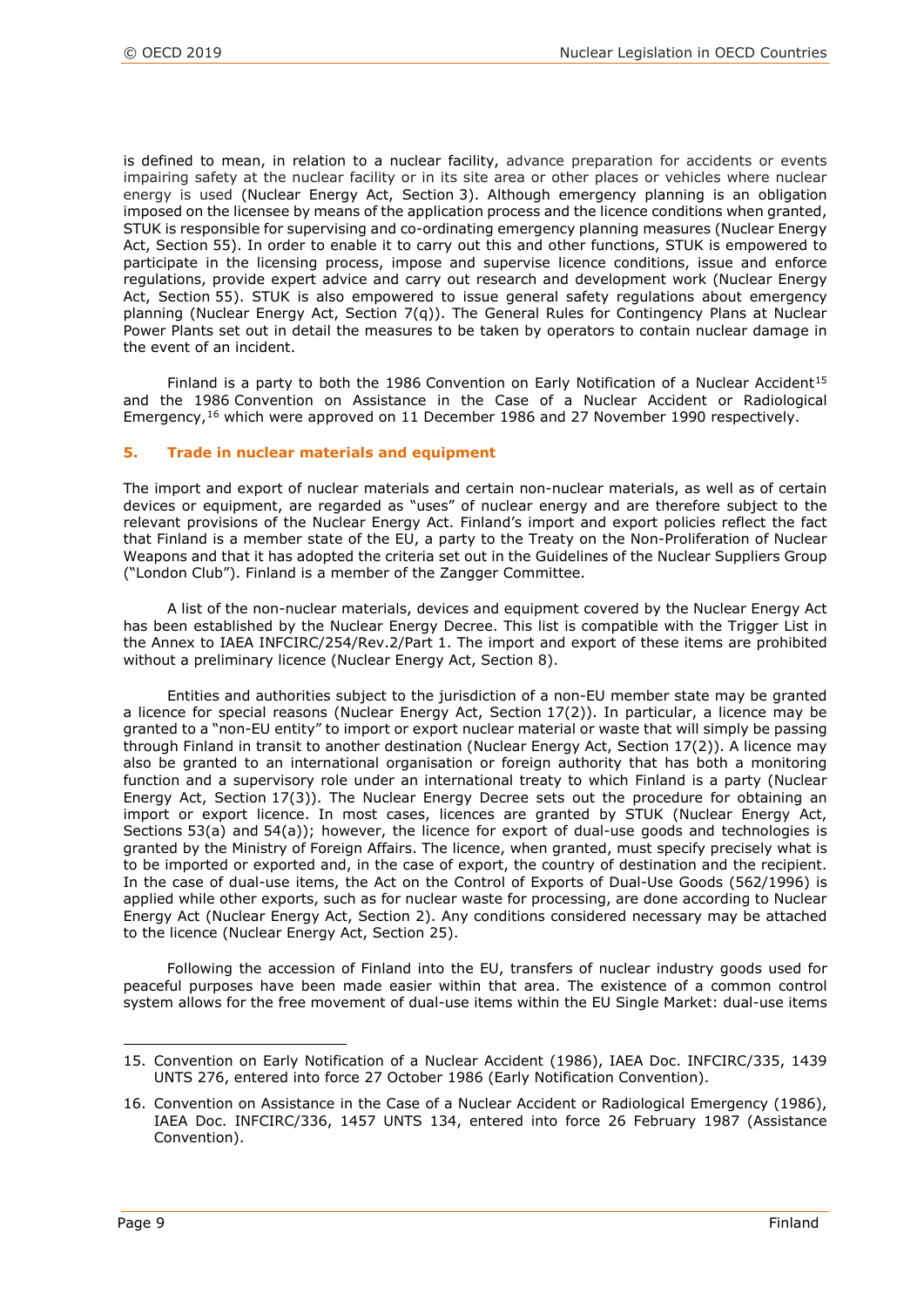may be traded freely within the EU, except for some particularly sensitive items, the transfer of which within the EU is subject to prior authorisation.

#### **6. Radiation protection**

As mentioned earlier, the Radiation Protection Act regulates all activities that cause or may cause exposure to radiation. The purpose of the Radiation Protection Act is to protect human health from the adverse effects of radiation. The Radiation Protection Act embodies the following principles as the basis for its regulatory control: justification of practices, the ALARA (as low as reasonably achievable) principle and individual dose limitation (Radiation Protection Act, Sections 5-7). The Radiation Protection Act has different levels of licensing requirements (administered by STUK) that apply to activities involving exposure to ionising, non-ionising and natural radiation. In order to obtain a licence under the Radiation Protection Act, the applicant must provide specific information to STUK about activities concerned. The licence can be granted if the general principles are followed, safety has been evaluated, radiation can be used in a safe manner and the applicant has a right to undertake business in Finland (Radiation Protection Act, Section 48). Some activities are exempted from licensing and they are listed in the Act (Radiation Protection Act, Section 49). The licence holder is responsible for the radioactive waste that arises during the use of radiation (Radiation Protection Act, Section 79). The Radiation Protection Act contains provisions for the protection of employees from radiation, both in nuclear and other uses of radiation (Radiation Protection Act, Chapter 12).

Any "use" of nuclear energy, as defined by the Nuclear Energy Act, is exempted from the provisions concerning licensing requirements of the Radiation Protection Act. But, as mentioned above, the general principles of radiation protection and provisions concerning exposed workers (Nuclear Energy Act, Section 2(a)) are applicable to the use of nuclear energy. The Nuclear Energy Act deals with radiation in a general way, stating in the Chapter entitled "General Principles" that the use of nuclear energy must be safe and must not cause injury to people or damage to the environment or property (Nuclear Energy Act, Section 6). The ALARA principle is incorporated into every aspect of the Nuclear Energy Act's licensing process and its regulation of nuclear activities. A later section of the Nuclear Energy Act makes it clear that the licence holder is responsible for the occupational health and safety of those employed in the nuclear facility (Nuclear Energy Act, Section 59). The section refers to employers' obligations under the Work Safety Act (No. 738/2002), the Radiation Protection Act, the Mining Act (No. 621/2011) and any subordinate legislation that may be issued under the Nuclear Energy Act.

STUK is empowered to issue general safety regulations for nuclear energy use (Nuclear Energy Act, Section 7(q)). Accordingly, it has issued general rules for, as an example, the safety of NPPs and final disposal facilities. These rules set radiation exposure limits for the general public and for workers in a variety of situations, specify design requirements to ensure safety and require certain monitoring and control equipment to be installed in every nuclear plant. STUK also has the right to give specific safety regulations concerning the radiation protection of employees and some other matters concerning the exposure to radiation, such as dose limitations (Radiation Protection Act, Section 88).

#### **7. Radioactive waste management**

Radioactive waste management is regulated by the Nuclear Energy Act. The Nuclear Energy Act allocates responsibility between waste producers and government authorities, incorporates waste management criteria into its licensing procedures and establishes the principles according to which the waste management system is to be financed. The provisions of the Nuclear Energy Act are supplemented by relevant parts of the Nuclear Energy Decree.

The Nuclear Energy Act establishes the principle that all nuclear waste that has been generated in Finland must be handled, stored and finally disposed of in Finland. Exceptions can be made for small amounts to be sent abroad for research purposes, nuclear waste containing minor quantities of radioactive material and which is delivered to another country for treatment in the appropriate manner, and for research reactor fuel (Nuclear Energy Act, Section 6(a)). The Act also provides that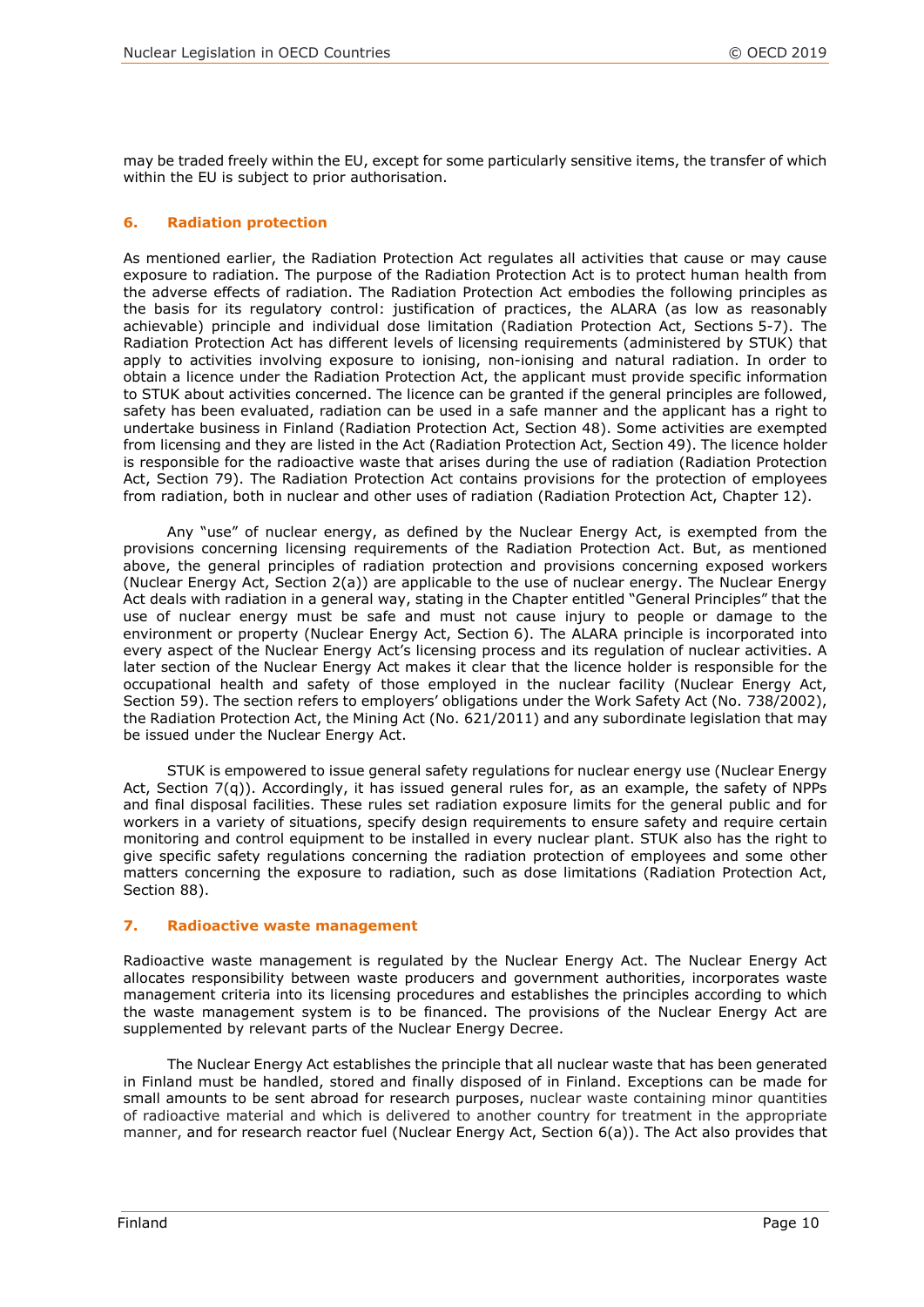foreign nuclear waste cannot be handled, stored or finally disposed of in Finland (Nuclear Energy Act, Section 6(b)). Furthermore, as far as the dumping of radioactive waste at sea is concerned, Finland is a party to both the 1974 Convention on the Protection of the Marine Environment of the Baltic Sea<sup>[17](#page-10-0)</sup> (implemented in Finland by Act No. 11/1980 and Decree Nos. 12/1980, 68/1980, 31/1981, 17/1984, 39/1984, 65/1958 and 17/1987) and the 1972 Convention of the Prevention of Marine Pollution by Dumping of Wastes and Other Matter<sup>18</sup> (ratified on 3 May 1979 and implemented by Act No. 33/1979 and Decrees Nos. 34/1979 and 44/1981).

The Nuclear Energy Act defines any facility that is used for the handling or storage of nuclear waste as a nuclear facility. Therefore, a nuclear waste repository is also a nuclear facility (Nuclear Energy Act, Section 3). However, a repository for very low-level waste is not considered as a nuclear facility if radiation limits in the facility are below those set in Nuclear Energy Decree. The construction and operation of such facilities are subject to the above-mentioned approval and licensing requirements. In addition, the waste management aspect of any proposed nuclear facility is an issue at every stage of the approval and licensing procedure for that facility.

The Nuclear Energy Act divides responsibility for state supervision of waste management planning and activity between the MEAE and STUK. In the first place, however, it is the licensee that is responsible for the management of nuclear waste generated by the licensee's activities (Nuclear Energy Act, Section 9). The MEAE and STUK must ensure that the licensee fulfils this obligation and, in order to do so, the MEAE and STUK may, after consulting the Ministry of the Environment, require the licensee to submit a nuclear waste management plan (Nuclear Energy Act, Section 28). The MEAE may order licensees to engage in joint waste management measures and make an order as to the distribution of costs of any such joint measures (Section 29). If MEAE considers the licensee's measures to be unsatisfactory (for example, if an agreed upon timetable is not met or because of failure to implement directions issued by the authorities), then the state may assume ownership and responsibility for the waste (Nuclear Energy Act, Section 31). However, assuming that the licensee implements the agreed-upon waste management measures and pays the required lump sum to the state (Nuclear Energy Act, Section 32) and that STUK certifies that all the licensee's obligations with respect to the waste have been fulfilled (Nuclear Energy Act, Section 33), then ownership and control of the waste and all further responsibility for it is transferred to the state (Nuclear Energy Act, Section 34).

The Nuclear Energy Act contains detailed financial provisions for the cost of nuclear waste management. For the purposes of implementing those provisions, the State Nuclear Waste Management Fund (*Valtion ydinjätehuoltorahasto*, "SNWM Fund") (administered by the MEAE) collects fees from the Finnish nuclear companies (licensees under waste management obligations) for future nuclear waste management purposes (Nuclear Energy Act, Section 38). Licensees under waste management obligations may receive a loan from the SNWM Fund. The amount borrowed from the fund cannot exceed 75% of the fund holding last confirmed for the licensee under waste management obligations in question (Nuclear Energy Act, Section 52); i.e. the licensees are not allowed to borrow more than 75% of their share in the SNWM Fund.

Pursuant to the 2004 Amendment to the Nuclear Energy Act (No. 1131/2003), two separate funds were established to be administered by the SNWM Fund. The two separate funds shall collect fees from the three Finnish nuclear companies and VTT Oy (the state research centre that operated the FiR 1 research reactor). With these assets, it shall finance nuclear research to ensure that certain nuclear expertise on safety and waste management is available to the state agencies controlling and supervising nuclear operations in Finland. Previously, such financing was taken care of by the relevant agencies in co-operation with the nuclear companies on a voluntary basis.

<span id="page-10-0"></span><sup>17.</sup> Convention on the Protection of the Marine Environment of the Baltic Sea Area (1974), 1507 UNTS 168, entered into force 3 May 1980 (Helsinki Convention).

<span id="page-10-1"></span><sup>18.</sup> London Convention on the Prevention of Marine Pollution by Dumping of Wastes and Other Matter (1972), 1046 UNTS 120, entered into force 30 August 1975 (London Convention).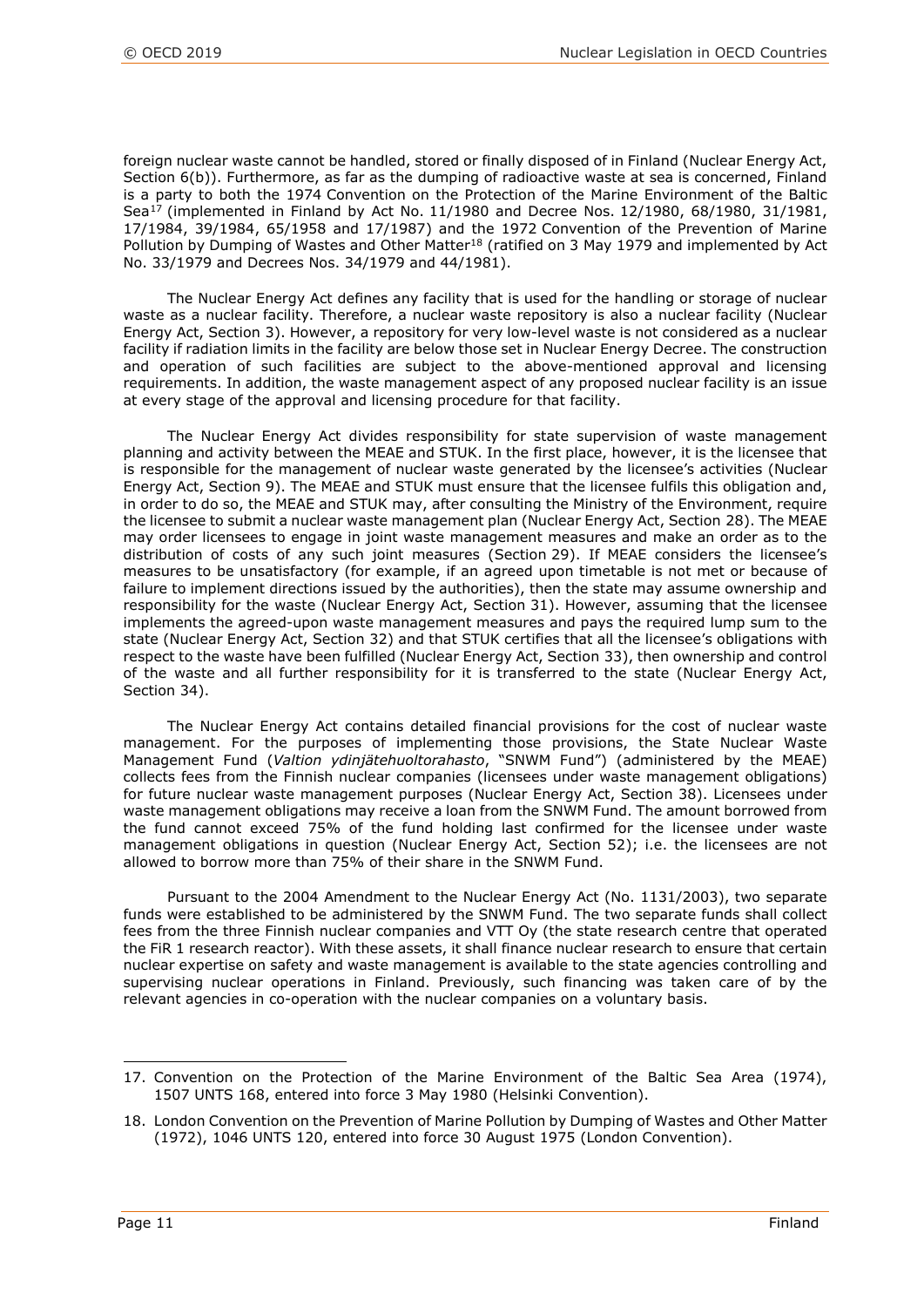The Nuclear Energy Decree contains provisions setting out in more detail the waste management obligations of licensees pursuant to the Nuclear Energy Act (Nuclear Energy Decree, Chapters 14 to 16). Changes to the Nuclear Energy Decree adopted when Finland joined the EU are reflected in Decree No. 473/1996 of 26 June 1996, which came into force on 1 July 1996. These changes were primarily required in order to take account of the Euratom Treaty and EU Council Directive 92/3/Euratom.[19](#page-11-0)

In addition, the Nuclear Energy Act defines any possession, manufacture, production, transfer, handling, use and storage of nuclear waste as a "use" of nuclear energy (Nuclear Energy Act, Section 2). Consequently, these activities when pursued outside nuclear facilities require a licence.

Finland is a party to the 1997 Joint Convention on the Safety of Spent Fuel Management and on the Safety of Radioactive Waste Management, <sup>[20](#page-11-1)</sup> which it ratified on 10 February 2000.

#### **8. Nuclear security**

Finland ratified the 1968 Treaty on the Non-Proliferation of Nuclear Weapons[21](#page-11-2) on 5 February 1969 and the 1979 Convention on the Physical Protection of Nuclear Material[22](#page-11-3) on 22 September 1989. It also ratified the 1996 Comprehensive Nuclear-Test-Ban Treaty[23](#page-11-4) on 15 January 1999. As mentioned above, Finland also adheres to the NSG Guidelines for Nuclear Transfers.

As far as non-proliferation is concerned, the Nuclear Energy Act prohibits the import, manufacture and possession of nuclear explosive devices (Nuclear Energy Act, Section 4). Finland is also a party to the Non-proliferation Safeguards Agreement between the IAEA, Euratom and the non-nuclear weapon member states of Euratom.<sup>[24](#page-11-5)</sup> The Nuclear Energy Decree of 1988 was modified in 1996 by Decree No. 473/1996 to take into account Finland's entry into the EU. It was amended again with Decree Nos. 755/2013 and 1532/2015 as a result of changes in EU regulations. As a result, it contains provisions concerning dual-use goods used by the non-military nuclear industry, which are listed in Council Regulation (EC) No. 428/2009<sup>[25](#page-11-6)</sup> (amended by the Commission delegated regulation (EC) No 1382/2014[26\)](#page-11-7)).

- <span id="page-11-2"></span>21. Treaty on the Non-Proliferation of Nuclear Weapons (1968), IAEA Doc. INFCIRC/140, 729 UNTS 169, entered into force 5 March 1970 (NPT).
- <span id="page-11-3"></span>22. Convention on the Physical Protection of Nuclear Material, (1980), IAEA Doc. INFCIRC/274 Rev. 1, 1456 UNTS 125, entered into force 8 February 1987 (CPPNM).
- <span id="page-11-4"></span>23. Comprehensive Nuclear-Test-Ban Treaty (1996) (not yet entered into force), available at: [www.ctbto.org/fileadmin/content/treaty/treaty\\_text.pdf](file://nasnea/groups/OLC/Legal%20Affairs%20Section%20Files/PUBLICATION%20PROGRAMME/Grand%20Orange/Countries/Finland/2018/www.ctbto.org/fileadmin/content/treaty/treaty_text.pdf) (Nuclear Test Ban Treaty).
- <span id="page-11-5"></span>24. Agreement between the Kingdom of Belgium, the Kingdom of Denmark, the Federal Republic of Germany, Ireland, the Italian Republic, the Grand Duchy of Luxembourg, the Kingdom of the Netherlands, the European Atomic Energy Community and the International Atomic Energy Agency in implementation of Article III (1) and (4) of the Treaty on the non-proliferation of nuclear weapons (78/164/Euratom), OJ L 51 (22 February 1978).
- <span id="page-11-6"></span>25. Council Regulation (EC) No 428/2009 of 5 May 2009 setting up a Community regime for the control of exports transfer, brokering and transit of dual-use items, OJ L 134/1 (29 May 2009).
- <span id="page-11-7"></span>26 Commission Delegated Regulation (EU) No 1382/2014 of 22 October 2014 amending Council Regulation (EC) No 428/2009 setting up a Community regime for the control of exports, transfer, brokering and transit of dual-use items.

<span id="page-11-0"></span>i<br>I 19. Council Directive 92/3/Euratom of 3 February 1992 on the supervision and control of shipments of radioactive waste between Member States and into and out of the Community, OJ L 35 (12 February 1992).

<span id="page-11-1"></span><sup>20.</sup> Joint Convention on the Safety of Spent Fuel Management and on the Safety of Radioactive Waste Management (1997), IAEA Doc. INFCIRC/546, 2153 UNTS 357, entered into force 18 June 2001 (Joint Convention).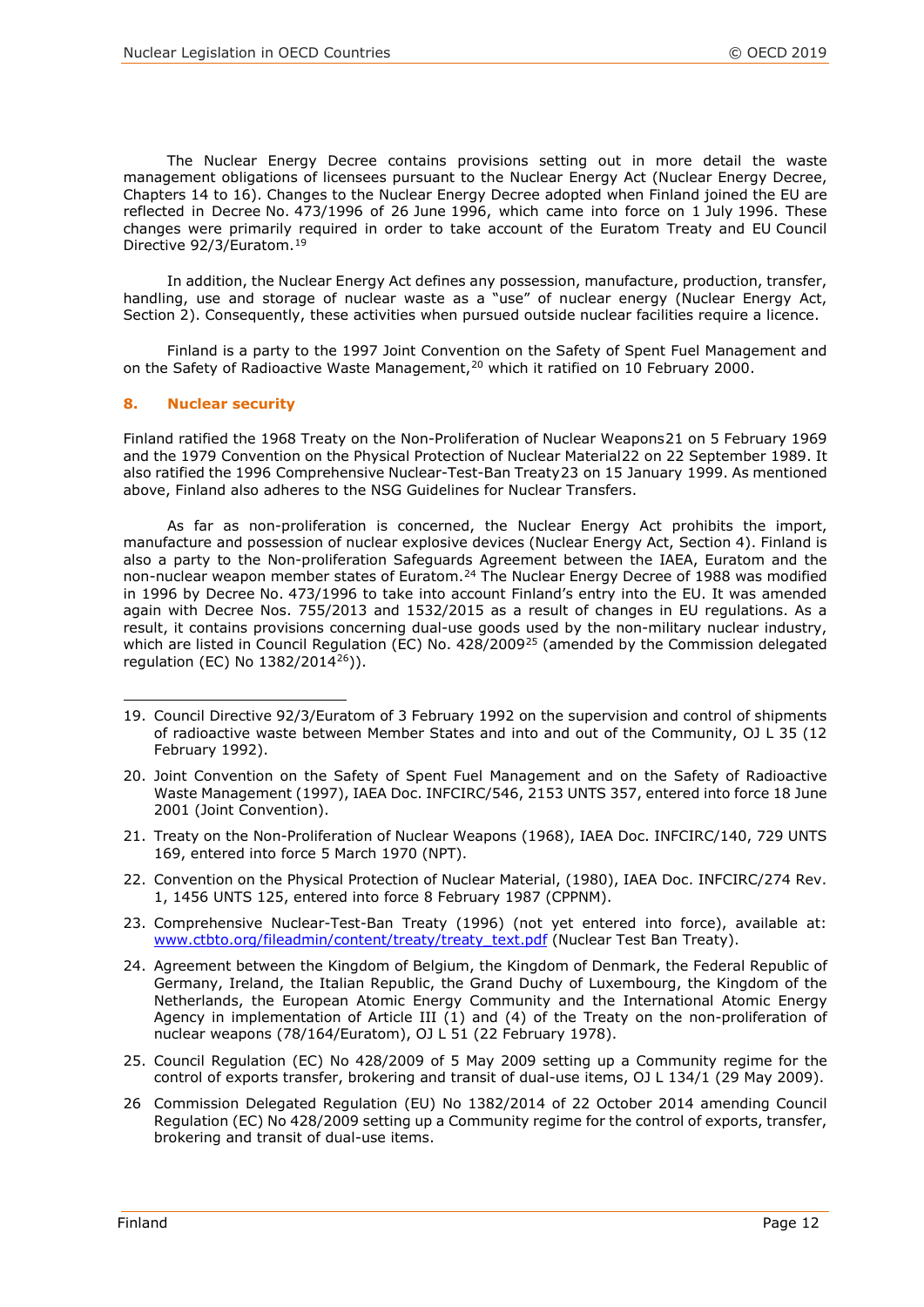In relation to physical protection, the Nuclear Energy Act states that "sufficient" physical protection arrangements are a prerequisite for the use of nuclear energy (Nuclear Energy Act, Section 7). At every stage of the licensing process, the applicant must demonstrate to STUK that these arrangements are in place (for example, Nuclear Energy Act, Section 19(3), which relates to the granting of a licence to build a nuclear facility). General responsibilities for physical protection in nuclear facilities are regulated by the Nuclear Energy Act (Chapter 2(a), which is currently being revised).

STUK is empowered to issue general safety regulations for nuclear energy use (Nuclear Energy Act, Section 7(q)). Under this authority, it has also issued general rules for physical protection. These outline the security measures to be taken by operators of nuclear facilities and the action to be taken when a threat to security arises.

STUK is the supervisory authority responsible for non-proliferation safeguards and physical protection (Nuclear Energy Act, Section 55). STUK is responsible for maintaining the state system of nuclear material control and accounting in Finland. It monitors and regulates the non-proliferation and physical protection aspects of international trade in and transport, storage and use of nuclear material.

#### **9. Transport**

The Act on Transportation of Dangerous Substances (No. 719/1994) regulates all modes of transportation of radioactive substances. It applies both to international and domestic transportation. Pursuant to the Act, the Ministry of Transport and Communications has issued separate regulations for each mode of transport of dangerous substances within national boundaries. For international transport, the regulations issued by the relevant international organisations pursuant to the following international agreements to which Finland is a party are applied:

- European Agreement concerning the International Carriage of Dangerous Goods by Road (ADR);
- Convention concerning International Carriage by Rail (COTIF);
- International Maritime Dangerous Goods Code (IMDG); and
- Convention on International Civil Aviation.

The Nuclear Energy Act includes the transport of nuclear materials and nuclear waste as a "use" of nuclear energy (Nuclear Energy Act, Sections 2 and 3) and it is therefore subject to the Nuclear Energy Act's licensing system. A licence for the transport of nuclear material or nuclear waste within Finland or in transit through Finland can also be granted to an entity or authority outside the EU (Nuclear Energy Act, Section 17(2)).

According to the Nuclear Energy Decree, the licence is issued by STUK (Nuclear Energy Decree, Section 56). The application must contain specified information as to the method of transport proposed, the physical protection measures to be taken and the emergency plans that have been made (Nuclear Energy Decree, Sections 57 and 58). The licence, if granted, must specify the type and quantity of material that is covered by the licence, any limitations to the route to be taken, the period of validity and any other conditions considered necessary (Nuclear Energy Decree, Section 60).

#### **10. Nuclear third party liability**

Finland is a party to the following instruments on nuclear third party liability:

• Paris Convention (to which it acceded on 16 June 1972) and the Brussels Supplementary Convention (to which it acceded on 14 January 1977); Finland has also signed the 2004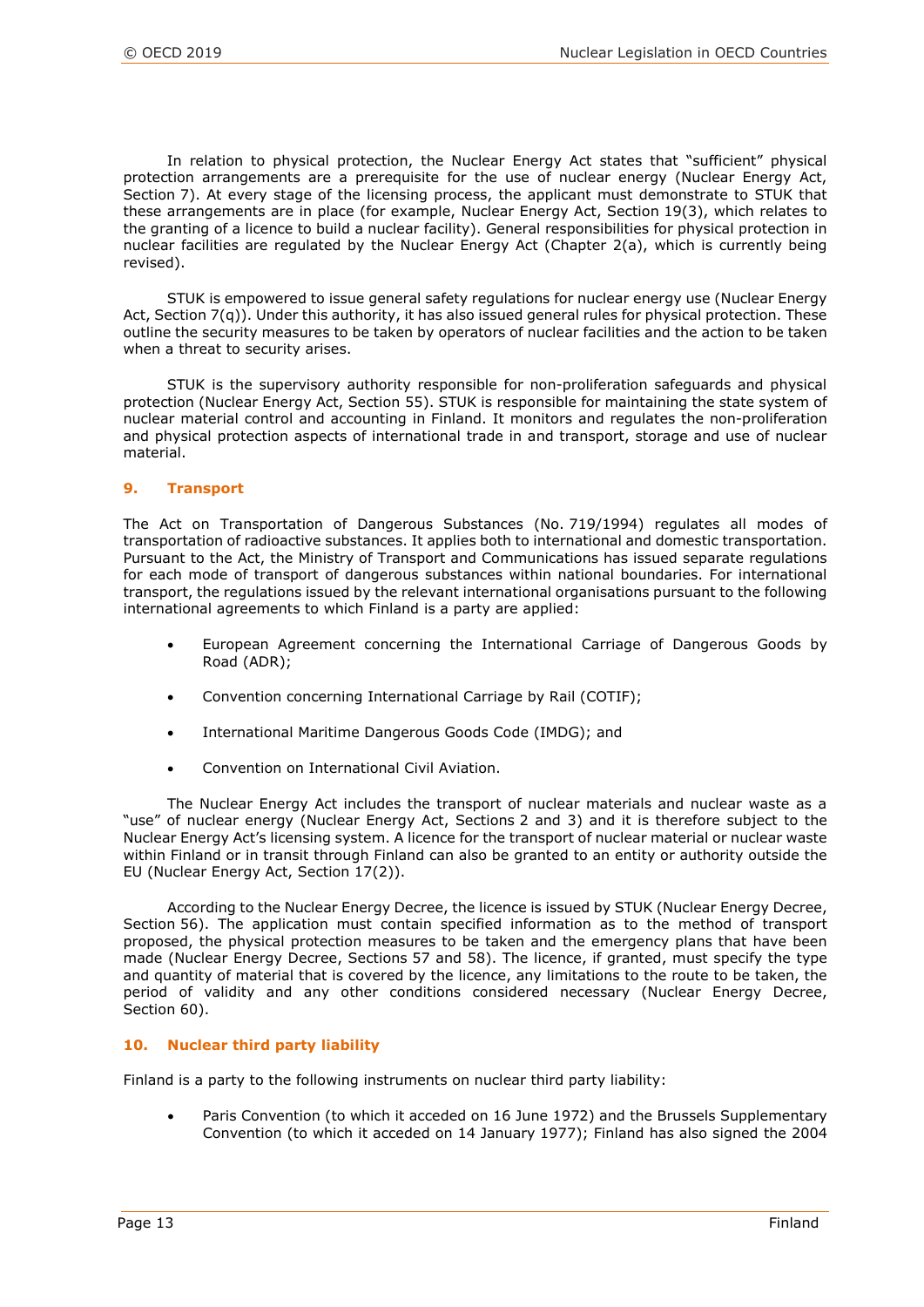Protocols to Amend the Paris and Brussels Conventions and has also expressed its intention to ratify these instruments (which have not yet entered into force) in the near future;

- 1971 Convention on Civil Liability in the Field of Maritime Carriage of Nuclear Material<sup>27</sup> (accepted on 6 June 1991); and
- 1988 Joint Protocol relating to the Application of the Paris Convention and the Vienna Convention[28](#page-13-1) (ratified on 3 October 1994).

The national legislation that implements Finland's obligations under these treaties is the Nuclear Liability Act (No. 484/1972, as amended by Acts Nos. 128/1977, 388/1986, 820/1989, 588/1994, 89/1999, 416/2002, 493/2005 and 581/2011). Act 493/2005 amending the Nuclear Liability Act was passed by the Parliament in June 2005 and was subsequently enacted by the President. The Amending Act, together with Acts 491/2005 and 492/2005, implements the 2004 Paris and Brussels Protocols; these Acts will enter into force at a later date as determined by Government decree (as regards Act No. 493/2005) and decree of the President of the Republic (as regards Act Nos. 491/2005 and 492/2005), upon the entry into force of the 2004 Paris and Brussels Protocols. However, an Act to temporarily amend the Nuclear Liability Act (No. 581/2011, the "Temporary Act") was adopted on 27 May 2011 to apply some provisions of the 2004 Paris and Brussels Protocols as from 1 January 2012 until Act 493/2005 enters into force.

The Nuclear Liability Act provides that in the event of nuclear damage, the Finnish operator's liability is strict, i.e. compensation is payable whether or not there is any fault on the part of the operator (Nuclear Liability Act, Section 12).

As a general rule, damage caused by a nuclear incident in Finland but suffered in a state that is not party to the Paris Convention ("a non-contracting state") is covered by the Nuclear Liability Act, but damage caused by an incident occurring outside Finland and suffered in a non-contracting state is not (Nuclear Liability Act, Section 4). The Government has the power to decide that, on the basis of reciprocity, a non-contracting state is to be treated as a contracting state to the Paris Convention (Nuclear Liability Act, Section 5). The operators of nuclear facilities located in Finland have unlimited liability for damage caused to third parties in Finland. For damage occurring outside Finland, a nuclear operator's maximum liability amounts to 600 million Special Drawing Rights<sup>[29](#page-13-2)</sup> (Nuclear Liability Act, Section 18, as amended by the Temporary Act). The Government may, taking into account the size or character of a particular nuclear installation, fix a lower amount for that installation of not less than SDR 5 million (Nuclear Liability Act, Section 18). The operator of a nuclear facility (other than the state) must take out and maintain nuclear liability insurance for SDR 600 million (Nuclear Liability Act, Section 23). The Government has the power to exempt an operator from this requirement if the operator is able to provide alternative financial securities to cover his potential liability (Nuclear Liability Act, Section 28).

The principal amendments made to this legislation in 2005, which will apply as of the date enacted by Government decree upon entry into force of the 2004 Paris and Brussels Protocols, are as follows:

• Finnish nuclear operators will require insurance coverage for a minimum amount of EUR 700 million; the liability of Finnish operators shall be unlimited in instances where

- <span id="page-13-1"></span>28. Joint Protocol Relating to the Application of the Vienna Convention on Civil Liability for Nuclear Damage and the Paris Convention on Third Party Liability in the Field of Nuclear Damage (1988), IAEA Doc. INFCIRC/402, 1672 UNTS 293, entered into force 27 April 1992 (Joint Protocol).
- <span id="page-13-2"></span>29. SDR stands for "Special Drawing Right", a unit of account defined by the International Monetary Fund based upon a basket of key international currencies.

<span id="page-13-0"></span><sup>27.</sup> Convention relating to civil liability in the field of maritime carriage of nuclear materials (1971), 974 UNTS 256, entered into force 15 July 1975.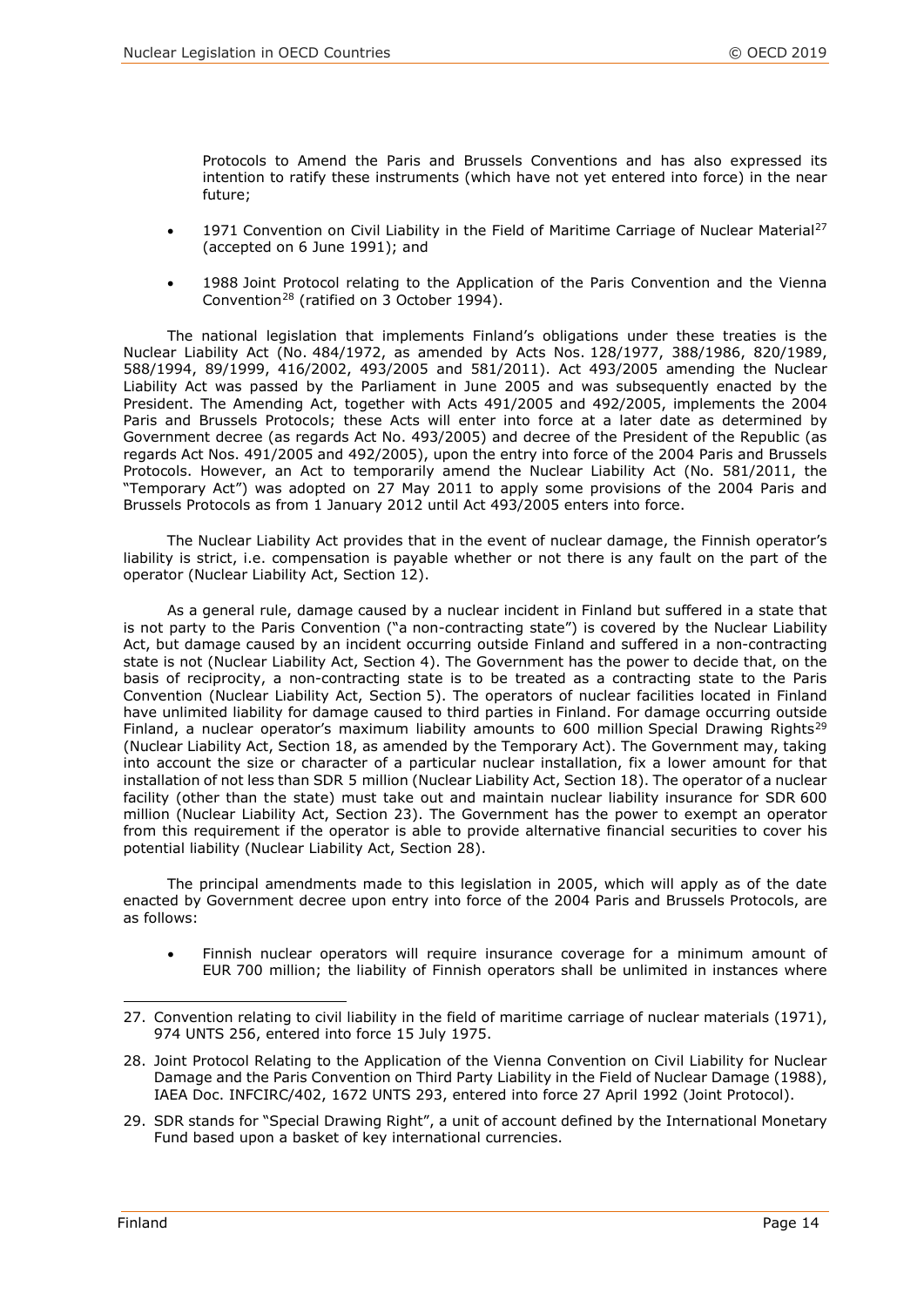nuclear damage has occurred in Finland, the third tier of the Brussels Supplementary Convention (providing cover up to EUR 1.5 billion) has been exhausted and there remains damage to be compensated.

- The Government may decide on a lower amount of liability with regard to the transport of nuclear substances; however, this amount may not be less than EUR 80 million. No other reduced liability amounts shall be applicable.
- The Nuclear Liability Act will also apply to nuclear damage suffered in the territory of a non-contracting state that does not have any nuclear installation in its territory at the time of the nuclear incident.
- The definition of "nuclear damage" and the provisions on the heads of damages shall be amended according to the amended Article 1 of the revised Paris Convention.

The required minimum insurance coverage must be approved by the Insurance Supervision Authority.

The Nuclear Liability Act contains detailed rules as to liability arising from a nuclear incident that occurs in the course of transport of nuclear substances. The provisions cover numerous situations and specify in each case whether liability rests with the consignor, the consignee or the carrier. In some situations, liability may be substituted (Nuclear Liability Act, Sections 7 and 11). The amount of liability for nuclear damage arising in the course of transport of nuclear substances, other than damage to the means of transport, must be at least SDR 5 million (Nuclear Liability Act, Section 18). On 5 May 1994, the Council of State issued a Decision (No. 333/1994) on the maximum amount of liability for nuclear damage caused by a nuclear incident that has occurred during the transport of non-irradiated uranium that has been enriched to at most 20% in the isotope <sup>235</sup>U. This amount is fixed at SDR 13 million. The 2005 Amendment to the Nuclear Liability Act amends the provisions relating to nuclear liability arising from a nuclear incident that occurs in the course of transport of nuclear substances (Nuclear Liability Act, Sections 7 and 11).

A victim of nuclear damage who wishes to claim compensation under the Nuclear Liability Act must do so within ten years of the nuclear incident and within three years from the date on which he or she knew, or ought reasonably to have known, that he or she was entitled to compensation.

A person who is entitled to compensation but is unable to recover it from the operator's insurer may be compensated instead by the state (Nuclear Liability Act, Section 29). Similarly, a person who is no longer entitled to compensation due to the Nuclear Liability Act's time limits on bringing an action may be compensated by the state under certain circumstances (Nuclear Liability Act, Section 33).

The Nuclear Liability Act also provides for supplementary payments to be made from public funds if the amount of the operator's liability proves to be too low to meet the claims of those entitled to compensation. In such a case, the total amount of compensation available for any nuclear incident is not to exceed SDR 300 million (Nuclear Liability Act, Section 32).

Finnish courts have jurisdiction to hear a compensation claim under the Nuclear Liability Act if the nuclear incident occurred wholly or partly in Finland, or if the relevant installation is situated in Finland and either the nuclear incident has occurred wholly outside the territory of any contracting party to the Paris Convention or the location of the incident cannot be determined (Nuclear Liability Act, Section 37).

According to Section 37 of the 2005 Amendment to the Nuclear Liability Act, jurisdiction over actions brought under the Nuclear Liability Act shall lie with the courts of the state set out in Article 13 of the Paris Convention, as amended by the 2004 Protocol.

The Finnish Parliament has approved an amendment (No. 581/2011) to the Nuclear Liability Act that increases the amount of insured damages up to EUR 700 million and introduces unlimited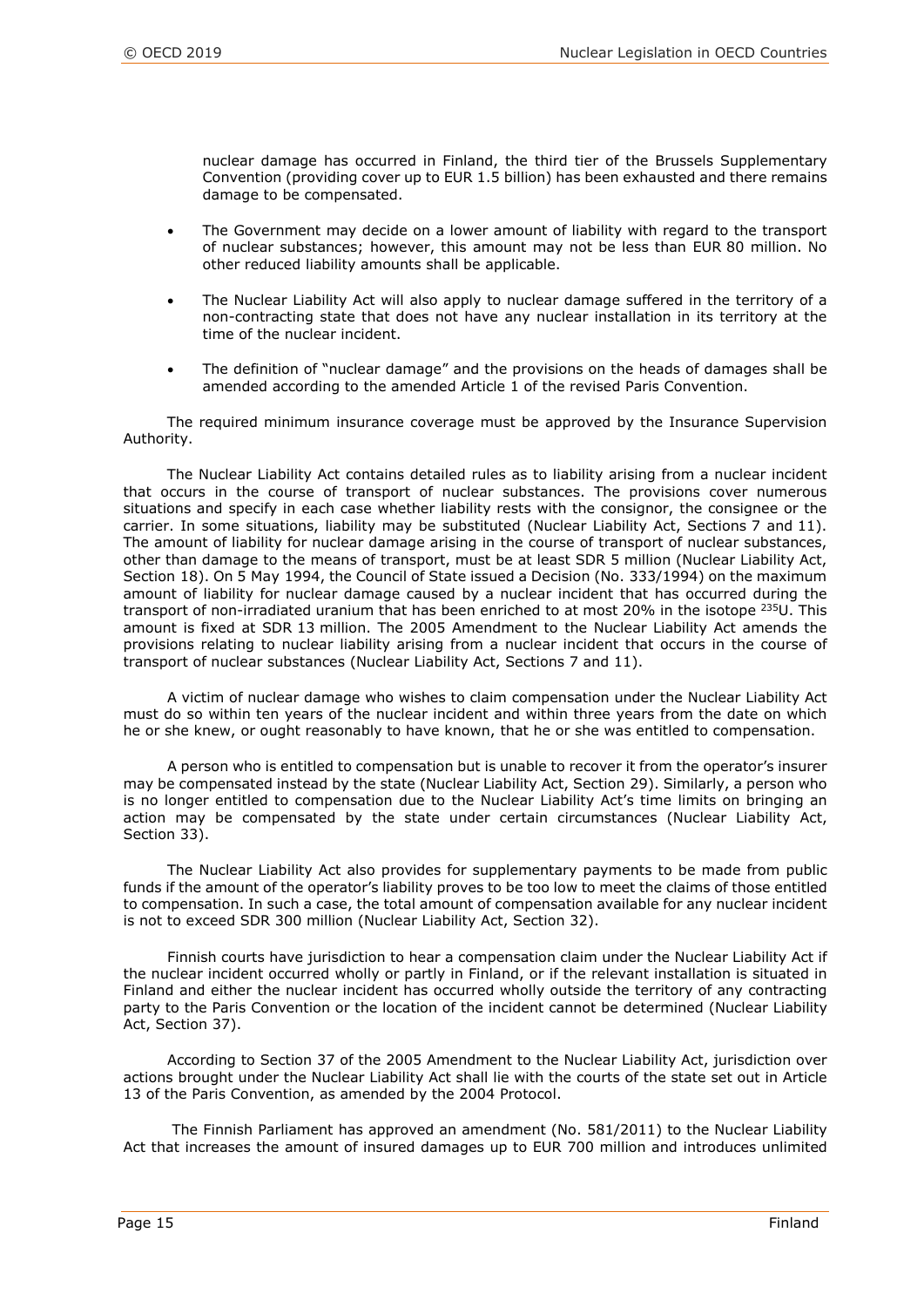financial liability nationally. The amendment came into force on 1 January 2012 and will be repealed when the 2005 Amendment (No. 493/2005) enters into force.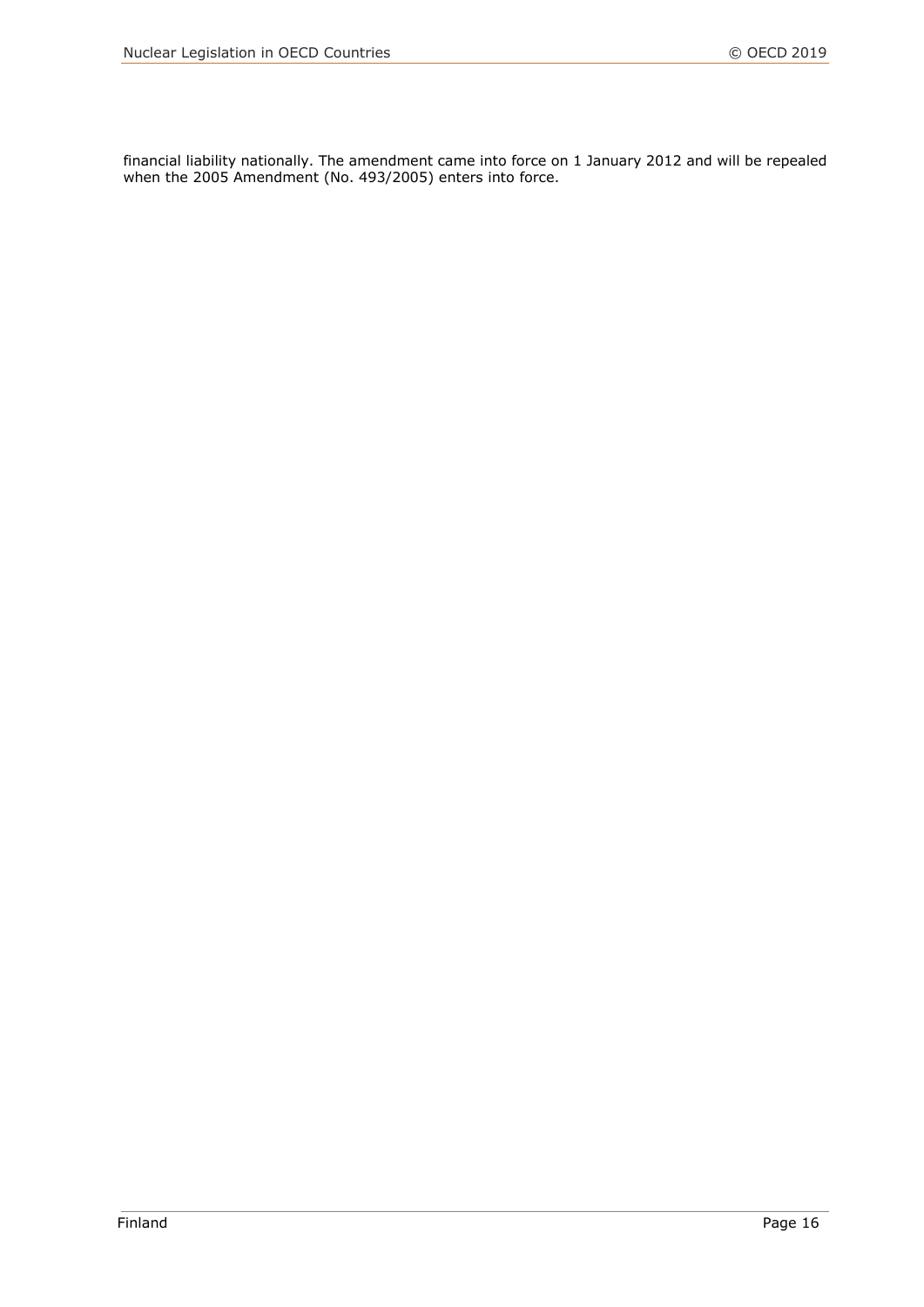### **II. Institutional framework**

#### **1. Regulatory and supervisory authorities**

#### *a) Ministry of Employment and the Economy (MEAE)[30](#page-16-0)*

The Nuclear Energy Act provides that the Ministry of Economic Affairs and Employment (*Työ- ja elinkeinoministeriö*, MEAE) (formerly the Ministry of Trade and Industry) has the highest authority and supervision for the use of nuclear energy in Finland (Nuclear Energy Act, Section 54). It is also responsible for co-ordinating Finland's participation in the activities of international bodies and represents Finland in the International Atomic Energy Agency (IAEA), the OECD Nuclear Energy Agency (NEA) and the Nordic Nuclear Safety Research Programme (NKS).

The MEAE plays a central role in the licensing system established under the Nuclear Energy Act. Even where it is for the Government to make a decision on the construction of a new power reactor, MEAE is responsible for co-ordinating and supervising the lengthy and complex application procedure, which involves numerous other ministries, national and local authorities and public hearings.

The MEAE also supervises the implementation of Finland's statutory provisions on waste management, and in particular has responsibility for administering the State Nuclear Waste Management Fund and for assessing and receiving the financial securities required from nuclear operators under the Nuclear Energy Act.

When an offence is to be prosecuted under the Nuclear Energy Act, the Act provides that the prosecutor must ask for a statement on the matter from the MEAE before initiating prosecution.

#### *b) Ministry of Social Affairs and Health[31](#page-16-1)*

The Ministry of Social Affairs and Health has administrative and financial responsibility for the Radiation and Nuclear Safety Authority (STUK).

The Ministry of Social Affairs and Health develops and guides policies relating to social protection, social welfare and health care. It defines the main lines of social and health policy, prepares legislation and key reforms, and monitors their implementation. It also handles the necessary links with the political decision-making process.

The Ministry of Social Affairs and Health is the supreme authority in charge of the supervision and guidance related to the protection of the population against harmful radiation. In practice, the Ministry of Social Affairs and Health drafts the legislation and other regulations on radiation protection, draws up official statements on radiation protection issues and monitors and guides the development and implementation of radiation issues. The actual actor and supervisor in both protection and other radiation legislation issues is STUK. It acts under the direction of the Ministry of Social Affairs and Health regarding issues governed by the Health Protection Act (No. 763/1994).

<span id="page-16-0"></span>i<br>I 30. Ministry of Employment and the Economy: [www.tem.fi.](file://nasnea/groups/OLC/Legal%20Affairs%20Section%20Files/PUBLICATION%20PROGRAMME/Grand%20Orange/Countries/Finland/2018/www.tem.fi)

<span id="page-16-1"></span><sup>31.</sup> Ministry of Social Affairs and Health: [www.stm.fi.](file://nasnea/groups/OLC/Legal%20Affairs%20Section%20Files/PUBLICATION%20PROGRAMME/Grand%20Orange/Countries/Finland/2018/www.stm.fi)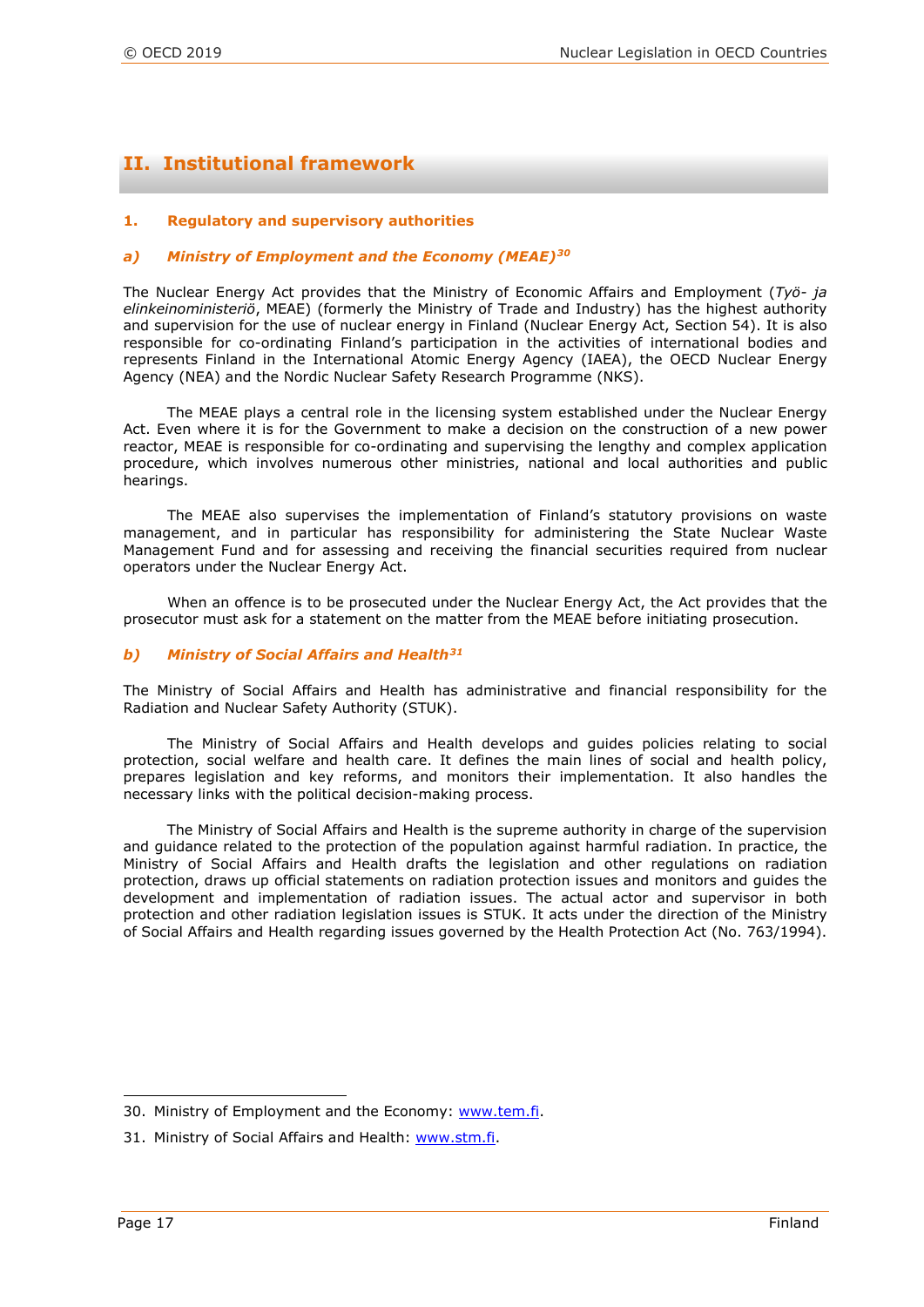#### *c) Ministry of the Interior[32](#page-17-0)*

The responsibilities of the Ministry of the Interior include that of protection of the general public in the event of an emergency, including a nuclear incident. The Nuclear Energy Act requires that the Ministry be consulted at various stages of the licensing process.

The Ministry comprises the following departments: Administration and Development Department, Migration Department, Police Department, Department for Rescue Services and Border Guard Department.

The Department for Rescue Services of the Ministry of the Interior is responsible for the prevention of fires and other accidents, operative rescue activities and civil defence. The Department of Rescue Services aims to ensure the safety of people in every possible situation, from day-to-day incidents to major disasters and the threat of war. The Department for Rescue Services organises and co-ordinates national rescue services and monitors the availability and standard of rescue services.

#### *d) Ministry of the Environment[33](#page-17-1)*

The Nuclear Energy Act provides that the Ministry of the Environment must be consulted on various aspects of the regulation of activities involving nuclear energy and radiation hazards. Prominent amongst these aspects are issues relating to emergency planning and nuclear waste management.

The Ministry of Environment is responsible for the general development of Environmental Impact Assessment legislation and procedure.

#### *e) Ministry of Foreign Affairs[34](#page-17-2)*

The Ministry of Foreign Affairs deals with issues such as arms control, defence materiel export control, defence materiel operation and international export control co-operation. Export licences for dualuse goods and technologies is also granted by the Ministry of Foreign Affairs.

#### **2. Advisory bodies**

#### *a) Advisory Committee on Nuclear Safety*

The Nuclear Energy Act also provides for the creation of a permanent Advisory Committee on Nuclear Safety. The Committee is appointed by the Government and works in conjunction with STUK (Decree on Advisory Committee on Nuclear Safety No. 1015/2016).

#### *b) Advisory Committee on Nuclear Security*

The Nuclear Energy Act also provides for the creation of a permanent Advisory Committee on Nuclear Security. The Committee is appointed by the Government and works in conjunction with STUK (Decree on Advisory Committee on Nuclear Security No. 1016/2016).

<span id="page-17-0"></span><sup>32.</sup> Ministry of the Interior: [www.intermin.fi.](file://nasnea/groups/OLC/Legal%20Affairs%20Section%20Files/PUBLICATION%20PROGRAMME/Grand%20Orange/Countries/Finland/2018/www.intermin.fi)

<span id="page-17-1"></span><sup>33.</sup> Ministry of the Environment: [www.ym.fi.](file://nasnea/groups/OLC/Legal%20Affairs%20Section%20Files/PUBLICATION%20PROGRAMME/Grand%20Orange/Countries/Finland/2018/www.ym.fi)

<span id="page-17-2"></span><sup>34.</sup> Ministry of Foreign Affairs: [www.formin.fi.](file://nasnea/groups/OLC/Legal%20Affairs%20Section%20Files/PUBLICATION%20PROGRAMME/Grand%20Orange/Countries/Finland/2018/www.formin.fi)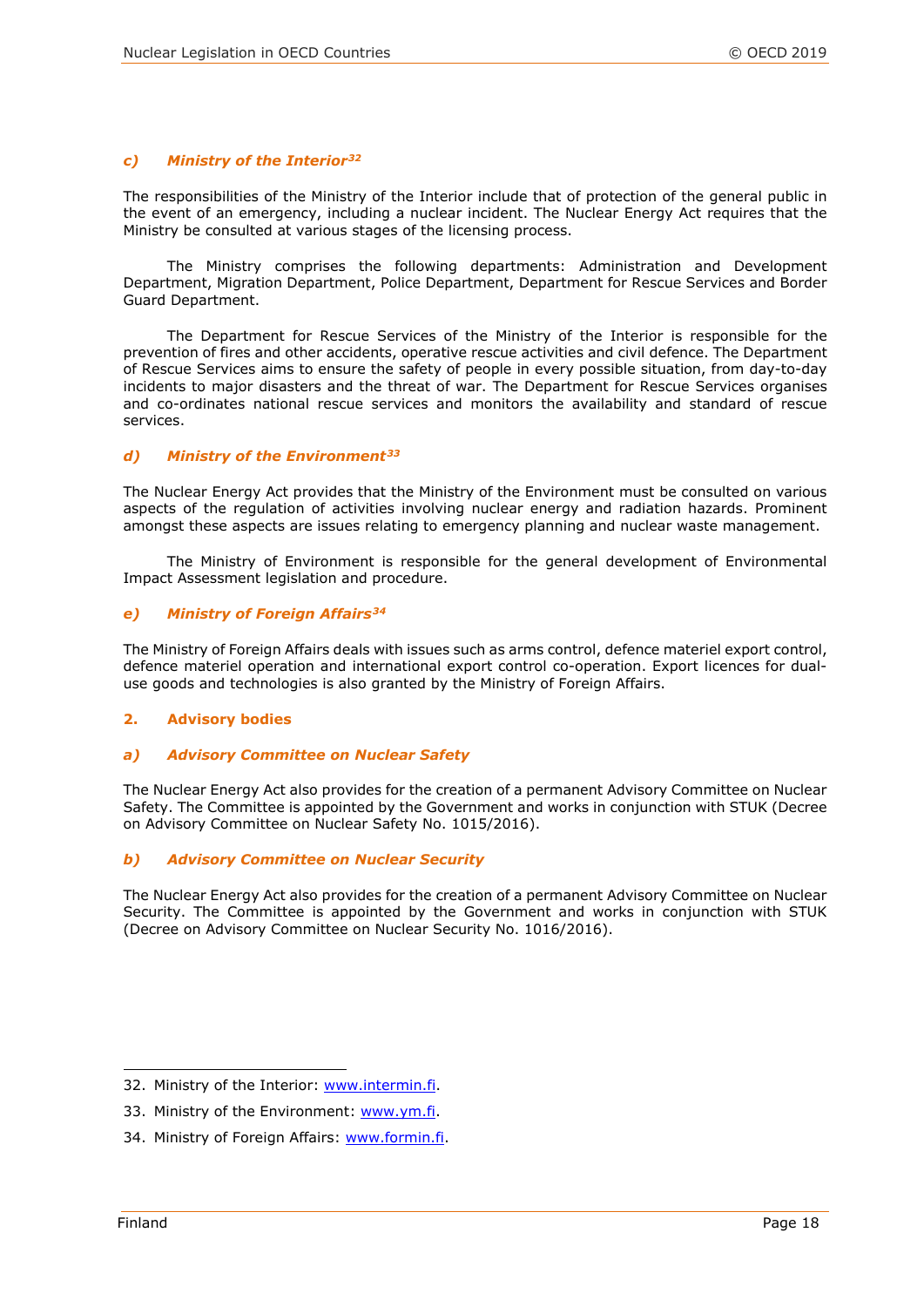#### **3. Public and semi-public agencies**

#### *a) Finnish Radiation and Nuclear Safety Authority (STUK)[35](#page-18-0)*

#### *i) Legal status*

The Finnish Radiation and Nuclear Safety Authority (Säteilyturvakeskus, STUK) was established by Act No. 1069/1983. The Act sets out the general functions of the authority, while more detailed provisions as to its structure and operations are contained in the Ordinance on the Finnish Radiation and Nuclear Safety Authority (No. 618/1997).

STUK is an independent body carrying out statutory functions; however, it is linked on an administrative level with the Ministry of Social Affairs and Health.

#### *ii) Responsibilities*

STUK's principal functions are to prevent harmful effects of radiation, to regulate the safe use of nuclear energy and radiation, to carry out research on radiation protection and to provide training and information. STUK's mission is implemented in the following areas: [nuclear safety regulation,](http://www.stuk.fi/stuk/toiminta/en_GB/ydinturvallisuus/) [radiation protection regulation,](http://www.stuk.fi/stuk/toiminta/en_GB/sateilyturvallisuus/) [research,](http://www.stuk.fi/stuk/toiminta/en_GB/tutkimus/) [environmental radiation monitoring,](http://www.stuk.fi/stuk/toiminta/en_GB/valvonta/) [communication,](http://www.stuk.fi/stuk/toiminta/en_GB/viestinta/) [emergency preparedness](http://www.stuk.fi/stuk/toiminta/en_GB/valmius/) and [contracted services](http://www.stuk.fi/stuk/toiminta/en_GB/palvelut/) (Act No. 1069/1983). Other legislation confers specific powers and duties on the authority. The Nuclear Energy Act, for example, gives STUK responsibility for the detailed regulation of nuclear safety, physical protection, safeguards and emergency planning in the nuclear context. To carry out these functions, STUK is required by various provisions of the Nuclear Energy Act to participate in the licensing process, impose licence conditions and enforce their compliance, establish and ensure compliance with rules and regulations, provide expert advice to other authorities and carry out research and development work. All other state authorities are obliged to consult STUK if a nuclear safety issue arises. Similarly, STUK is responsible for administering the licensing system established by the Radiation Protection Act and for monitoring and enforcing the other requirements of that Radiation Protection Act.

STUK also supervises Posiva Oy's research, development and planning work for the final disposal of spent nuclear fuel and the activities of the nuclear power companies on treatment, storage and final disposal of low and intermediate reactor waste. STUK also controls the safety of the transportation of nuclear waste and radioactive materials.

#### *iii) Structure*

The Board of Governors carries out the administrative supervision of STUK. STUK reports to the Ministry of Social Affairs and Health and the MEAE.

#### *iv) Financing*

STUK is funded from the annual state budget. The nuclear power companies bear the cost of nuclear regulation. STUK is entitled to set the amount of the fees, based on the principles laid down in Decision 1285/1993 by the then Ministry of Trade and Industry (now, MEAE).

#### *b) State Nuclear Waste Management Fund*

The State Nuclear Waste Management Fund (*Valtion ydinjätehuoltorahasto*) was established under the Nuclear Energy Act to guarantee the financing of the future costs of nuclear waste management operations (see *supra* Section 7 "Radioactive waste management").

<span id="page-18-0"></span>i<br>I 35. Finnish Radiation and Nuclear Safety Authority: [www.stuk.fi.](file://nasnea/groups/OLC/Legal%20Affairs%20Section%20Files/PUBLICATION%20PROGRAMME/Grand%20Orange/Countries/Finland/2018/www.stuk.fi)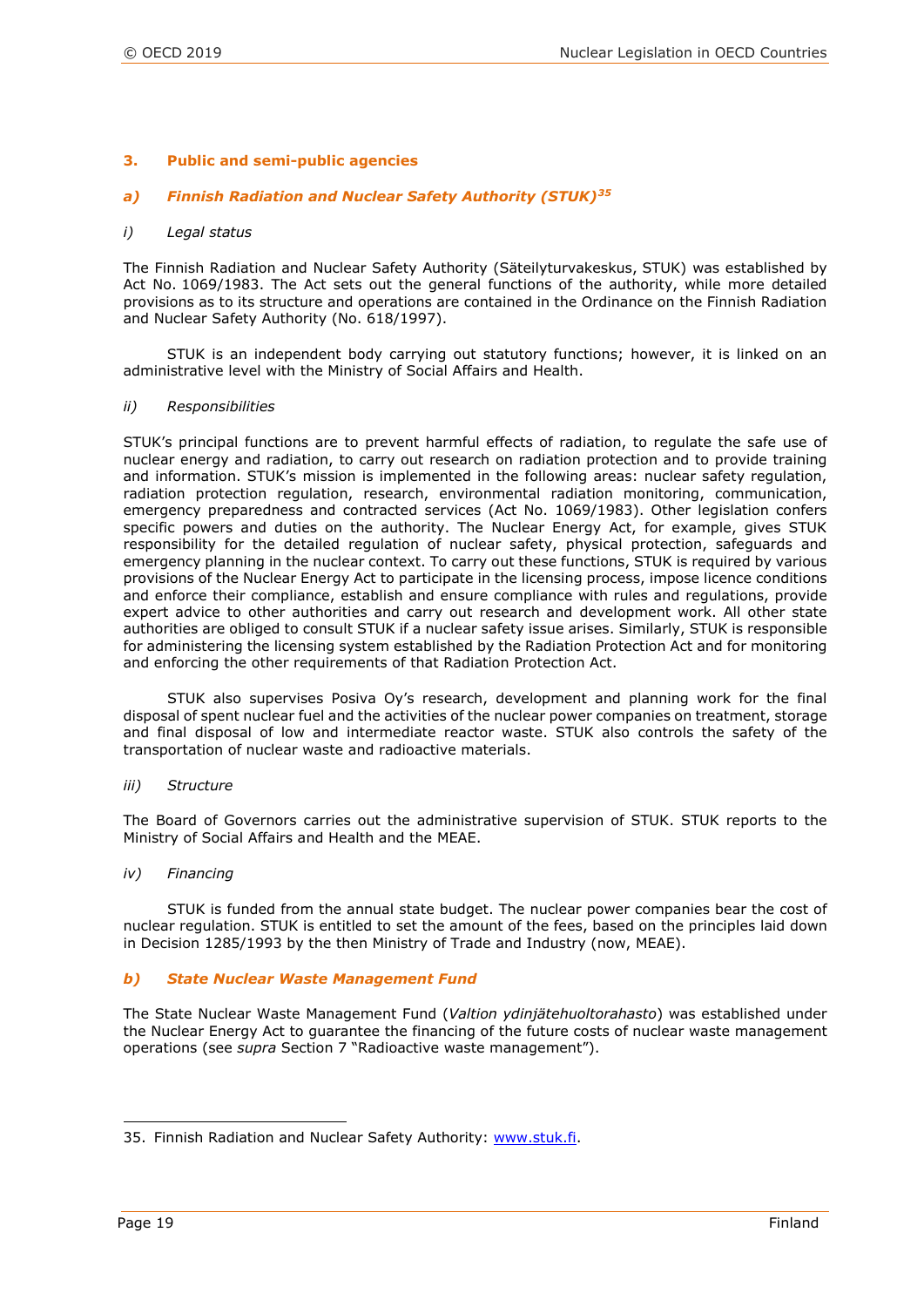The State Nuclear Waste Management Fund is managed by a Board of Directors appointed by the Government for a term of three years. The SNWM Fund is linked administratively with the MEAE.